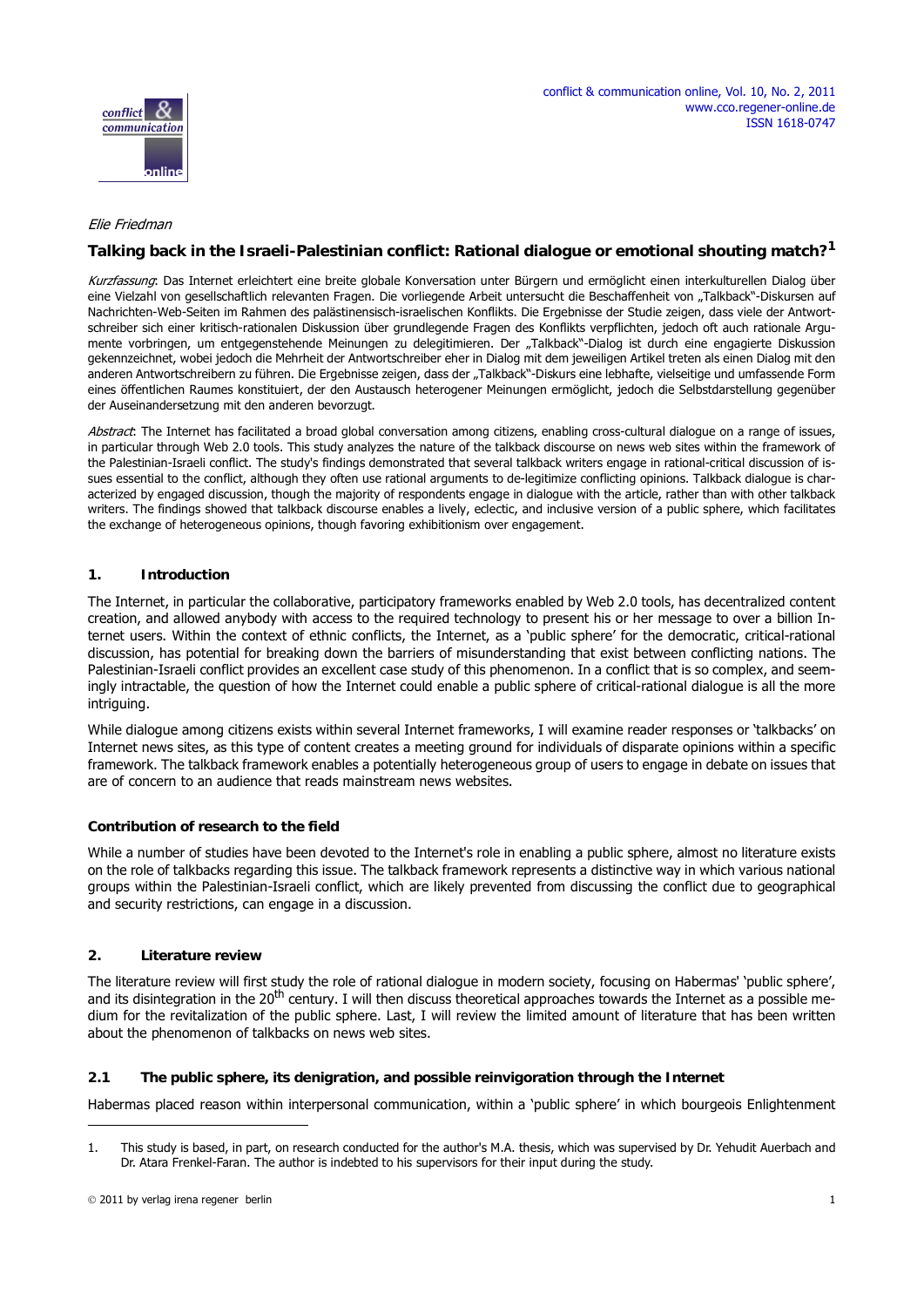[society engaged in rational debate on matters of political importance in coffeehouses and literary salons. He views the pub](http://www.haaretz.com/hasen/spages/928577.html)[lic sphere as a key component in the functioning of a democracy, arguing that 'the public sphere as a functional element](http://www.haaretz.com/hasen/spages/928577.html) [in the political realm was given the normative status of an organ for the self-articulation of civil society with a state authority](http://www.haaretz.com/hasen/spages/928577.html) [corresponding to its needs' \(Habermas, 1989: 74\). Habermas defined the public sphere as a domain of un-coerced conver](http://www.haaretz.com/hasen/spages/928577.html)[sation oriented towards pragmatic accord and consensus. While within the print-culture dominated enlightenment, news](http://www.haaretz.com/hasen/spages/928577.html)[papers played a central role in informing the public debate, the growth of a commercial mass media](http://www.haaretz.com/hasen/spages/928577.html) [resulted in a situation](http://www.haaretz.com/hasen/spages/1016586.html) [in which media became a commodity, rather than a tool for public discourse, bringing about a deterioration of the public](http://www.haaretz.com/hasen/spages/1016586.html) sphere (Habermas, 1989).

[Curran continues Habermas' argument, claiming that the public sphere allows for public interests to interact with one an](http://english.aljazeera.net/news/middleeast/2008/11/200811252372123312.html)other to establish an agreement about the direction of society. He explains that the media must generate a pluralistic and [informed public dialogue. Curran adv](http://english.aljazeera.net/news/middleeast/2008/11/200811252372123312.html)[ances Habermas' claim regarding the disintegration of the mass media's role, arguing](http://www.haaretz.com/hasen/spages/1035129.html) [that the media has established power relations with organized interests, thus, increasingly excluding the publi](http://www.haaretz.com/hasen/spages/1035129.html)[c from media](http://www.haaretz.com/hasen/spages/928577.html) [discourse. He claims that the media have ceased acting as an agent of empowerment, thus 'sidelining' the public \(Curran,](http://www.haaretz.com/hasen/spages/928577.html) 1991).

# **2.1.1 The Internet as a re-invigoration of the public sphere**

Theorists have posited that the decline of the public sphere has been reversed by recent developments in Internet communications. These techno-utopists view the Internet as a type of  $21^{st}$  century coffee house, that enables rational debate [on matters of importance.](http://www.haaretz.com/hasen/spages/928577.html) 

In one of most revolutionary publications about the Internet - The Cluetrain Manifesto - Levine, Locke, Searls, and Wein[berger argue that the Internet represents 'a powerful global conversation' \(Levine, Locke, Searls, and Weinberger, 2001:](http://www.haaretz.com/hasen/spages/1051317.html) 9). They claim that Internet markets are essentially discourse among individuals. Indeed, their concept of the basic notion [of the Internet as](http://www.haaretz.com/hasen/spages/1051317.html) *conversation* is an essential concept connected to the notion of the Internet as a public sphere (Levine, Locke, Searls, and Weinberger, 2001).

Dahlberg argues that the Internet enables a 'deliberative democracy', in which free, open, and rational debate among Internet users builds strong citizens by enabling them to act publicly. This 'deliberation' enables a movement towards understanding between disparate groups, resulting in consensus. Dahlberg believes that the participatory and deliberative nature of the Internet activates the type of public sphere that Habermas envisioned in Enlightenment era coffee houses and intellectual and literary salons (Dahlberg, 2001).

When reviewing this stream of literature, it is essential to understand the meaning of the most recent trends in Internet development – Web 2.0 tools. In essence, Web 2.0, while not defined by a specific technology revolution, is comprised of the development and evolution of web culture communities and hosted services, such as social-networking sites, tagging and social bookmarking sites, multimedia sharing sites, wikis, aggregation services such as RSS feeds, and blogs, enabling a more socially connected Web in which individuals can co-create and publish any type of content quickly and efficiently within recognized environments (Anderson, 2007; O'Reilly, 2005). Trends of Web 2.0 are reflected by the choice of Time Magazine to grant its person of the year award in 2006 to 'you' – for 'seizing the reins of the global media, for founding and framing the new digital democracy, for working for nothing and beating the pros at their own game' (Grossman, 2006). Time magazine celebrates the collaborative projects of Web 2.0, as follows:

"It's a story about community and collaboration on a scale never seen before….It's about the many wresting power from the few and helping one another for nothing and how that will not only change the world, but also change the way the world changes….This is an opportunity to build a new kind of international understanding, not politician to politician, great man to great man, but citizen to citizen, person to person. It's a chance for people to look at a computer screen and really, genuinely wonder who's out there looking back at them" (Grossman, 2006).

As described by Time magazine, platforms enabled by Web 2.0 placed the focus of power on the individual, rather than on traditional hegemonic conglomerates.

Furthermore, Anderson argues that Web 2.0 enables 'the crowd' with a new level of power, facilitating the rise of the amateur and challenging conventional thinking about status and hierarchy (Anderson, 2007). However, this praise of the role of the amateur in the creation of content within these environments (Anderson, 2007) serves as the very crux of certain theorists scathing criticism of Web 2.0 (see below).

At the level of individual political involvement, Best and Wade argue that the Internet can allow people to better determine their position on issues because of its extraordinary capacity to gather information. Furthermore, they argue that the Internet can teach people how to organize to collectively effect change around the world, while contributing to the rise of more multi-centric world structure in which nation-states have lost power to nongovernment actors, allowing people to define their identities more freely, choosing among collectives and social groups, in addition to their nation-state (Best and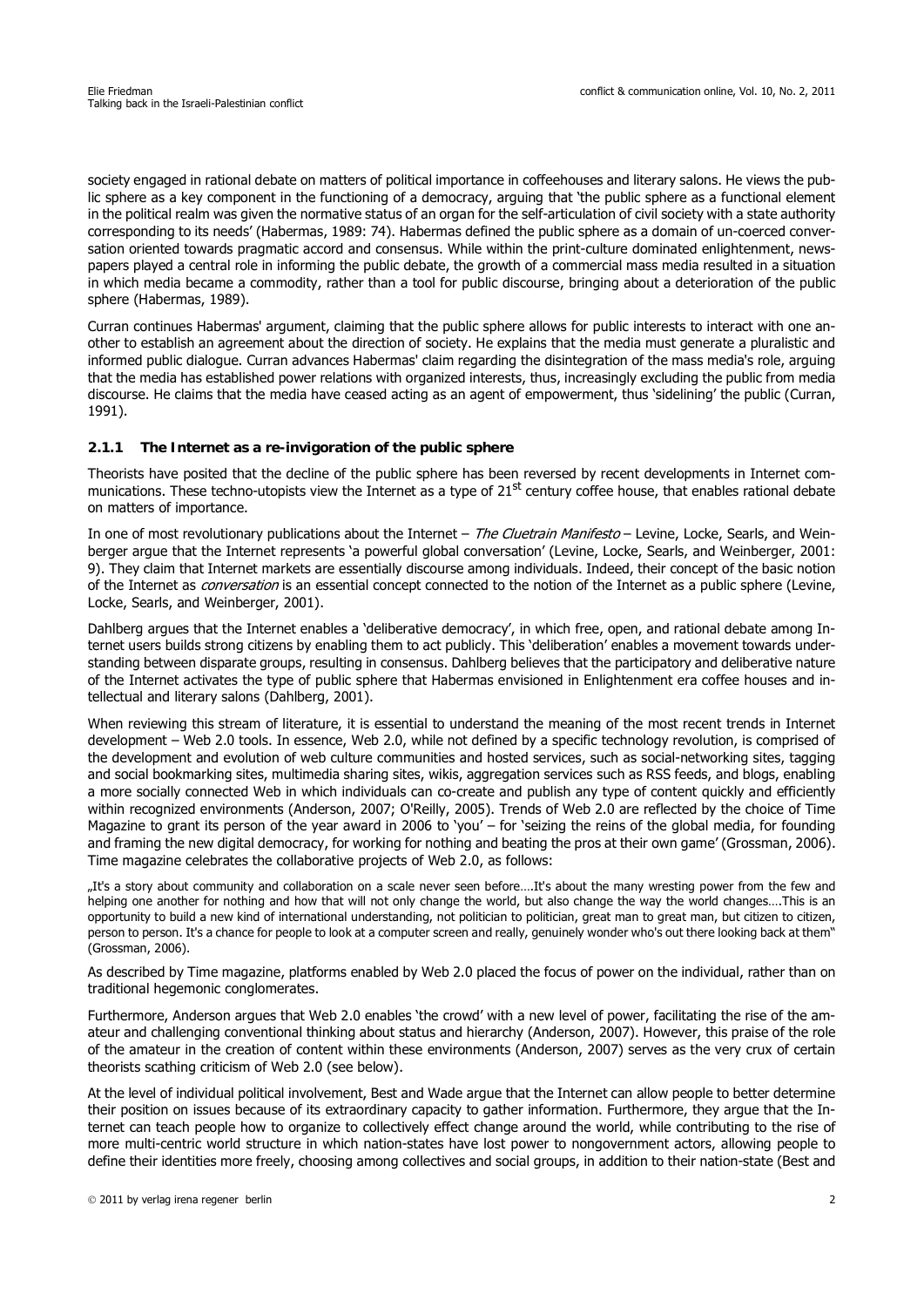Wade, 2009). On a similar note, Rohlinger and Brown conclude, from their study of MoveOn.org, that the Internet provides citizens an opportunity to lodge democratic challenges against the state during hostile political climates (Rohlinger and Brown, 2009).

The above literature presents an extensively hopeful vision of the potential prospects of the Internet in the fields of democratic participation, deliberation and dialogue, participatory culture, and increased understanding between various peoples and cultures. Perhaps their most significant claim is the thesis that Internet users are viewed as citizens of a participatory global culture. However, according to the analysis of several theorists discussed above, it would appear that Internet users are primarily interesting in engaging in rational discussion, confronting social and political problems, learning about diverse points of view, and engaging in joint development projects – a claim that is challenged by a number of critical theorists in the following section.

# **2.1.2 Criticism of Internet as a public sphere**

The above literature presents a hopeful vision of the potential of the Internet in the fields of democratic participation, and increased understanding between various peoples. However, there can be no question that, as Habermas' public sphere is conceptualized as an ideal type, the Internet cannot be expected to recapture a lost golden age, which never actually existed. As Calhoun argues, the public sphere was not only a framework for making rational argumentation, but also based on a set of power relations that determined who was included or excluded in this discussion, and whose opinion would carry more weight. In addition, Calhoun extracts from Habermas the notion that a more inclusive public sphere ultimately results in a degeneration of its quality, a concepts echoed by Internet theorists, below (Calhoun, 1992).

Furthermore, the vision presented by the techno-utopists presented above is contested by theorists who question whether Internet discussions with little moderation can result in a rational, inclusive dialogue. Streck claims that unmonitored message-sending results in chaos that 'is about as interactive as a shouting match' (Streck, 1998: 45). He argues that the major problem of cyberspace is that 'the right to speak is elevated above all others, while the responsibility of listening is ignored' (Streck, 1998: 45).

Keen engages in a scathing criticism of the results of Web 2.0 revolution. He claims, 'It is ignorance meets egoism meets bad taste meets mob rule…on steroids' (Keen, 2007: 1). Keen argues that Web 2.0 is the 'cult of the amateur' in which 'the monkeys are running the show' (Keen, 2007: 9). He claims that the 'democratization' of the Internet undermines truth, sours civic discourse, and belittles expertise, experience and talent. Thus, in contrast with other theorists, Keen believes that the Internet is 'outrightly corrupting our national civic conversation' (Keen, 2007: 27).

Bauerlein's watershed publication, The Dumbest Generation: How the Digital Age Stupefies Young Americans and Jeopardizes Our Future, takes Keen's criticism a step further, claiming, as his unambiguous title would suggest, that digital culture are not broadening the horizon of the younger generation, but are narrowing it to a self-absorbed social universe that hampers intellectual development and rightful citizenship. He engages in numerous studies that examine the knowledge, skills and intellectual habits of teenagers, which illustrate that youths use technology for self-obsessive purposes of exchanging personal, pictures, video, and songs, while they have closed themselves off from political or cultural knowledge that extends beyond their immediate social circle and interests (Bauerlein, 2008).

Gerhards and Schafer continue this critical perspective, as they examine the notion that the Internet has re-invigorated the public sphere. In their study, they found a lack of popular inclusion and heterogeneity of opinions, as search engines provide established, institutionalized actors with an obvious advantage (Gerhards and Schafer, 2010).

# **2.2 The nature of talkback discourse**

The final sphere of the literature review includes literature dealing specifically with talkbacks, a highly underdeveloped topic. Kohn and Neiger conducted a ground-breaking study of the Israeli talkback discourse, using as a case study an article written by Haaretz journalist Ari Shavit during Gaza "disengagement". They found that talkbacks illustrated the journalistic preference of the dramas of confrontation over the mechanical nature of peace-making and reconciliation reflecting "a particularly violent and aggressive discourse" (Kohn and Neiger, 2006: 2).

Furthermore, Kohn and Neiger found that talkback writers engage with both the journalist and other respondents, primarily by attempting to undermine their rhetoric by constructing counter-rhetoric to their rhetoric. According to Kohn and Neiger, while the journalists use Aristotelian rhetoric of logos, pathos, and ethos, talkback writers try to "undermine the rhetoric of the journalists and build a counter-rhetoric (termed anti-logos, anti-pathos, and anti-ethos) in order to confront the claims suggested by a journalist or by a respondent" (Kohn and Neiger, 2006: 2).

Abdul-Mageed conducted a quantitative study of talkbacks on the Arabic Al-Jazeera web site, attempting to determine the extent to which the web site was interactive. Abdul-Mageed found that there was a regular use of talkbacks in response to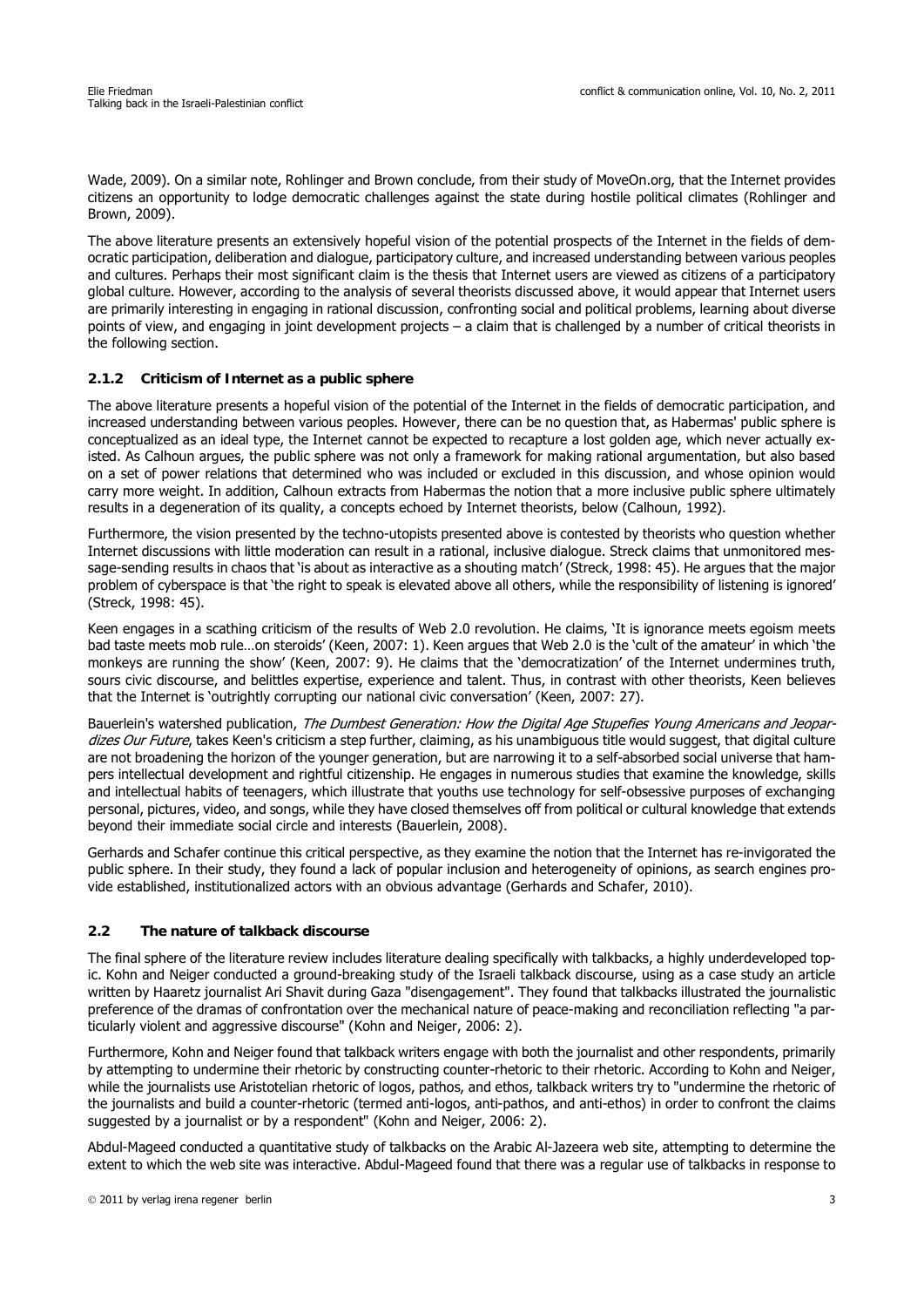stories, but that they were distributed unevenly across articles. He found that articles focusing on violent conflict, foreign relations, and events related to the Arab world enjoyed a higher level of talkback response than other articles. This result contributes to the claim that talkback writers prefer to engage in emotional, violent content. In addition, Abdul-Mageed found that the position of the story on the web page contributed to the number of talkbacks received (Abdul-Mageed, 2008).

Gillmor argues that talkbacks may offer valuable insights, but that it is doubtful whether many of the posts are actually read by authors of the article. Thus, talkback discourse consists inevitably of posters talking among themselves, meaning that there is no actual interaction between the journalist and the posters. The article written by the journalist serves only as a catalyst for conversation among posters (Gillmor, 2009). However, it should be noted that the conversation initiated by talkbacks is not exclusively limited to other posters – even if the journalists themselves rarely read talkbacks, they are read by a broad audience and are considered to reflect, to a certain extent, public opinion. Thus, talkbacks can serve as raw material for the public relations needs of various interest parties in their attempts at agenda setting for the public discourse.

In general, the limited literature that exists on talkbacks illustrates trends of heated dialogue between various respondents and with the article itself, as well as a tendency for respondents to prefer reacting to content that involves conflict, and expressing themselves aggressively.

## **3. Methodology**

This section presents the methodology used during the study, describing the study's research question and method.

## **3.1 Research question**

The research question and sub-questions are as follows:

Within the realm of the Palestinian-Israeli conflict, to what extent do talkbacks constitute a public sphere?

- To what extent do talkback writers use rationally-based arguments?
- To what extent do talkback writers engage in a dialogue with one another's talkbacks and with the article itself?

#### **3.2 Research method**

The primary research method used in this study is a combined quantitative/qualitative content analysis of talkback discourse from two web sites, described below. Content analysis is the preferred research method for two reasons. First, content analysis constitutes a study of data as it appears in its context, enabling an analysis of text as it is presented [\(Krippendorff, 1980\). User-generated content comprises a defined context within which a discussion can be evaluated,](http://www.haaretz.com/hasen/pages/ShArt.jhtml?itemNo=51345&contrassID=61&subContrassID=0&sbSubContrassID=0) meaning there is no need to know who the participants are to evaluate the discussion (Wilhelm, 2000). Thus, the "text" of the study is the content itself, eliminating the problem of not knowing the identity of generators of content in Internet studies. Second, in contrast to other research methods, in which the subject is apt to feel pressure to present acceptable responses, the creators of the messages are unaware that they are being analyzed, and thus the examined text is more authentic (Weber, 1990). By analyzing the content of talkbacks, the study has direct access to the content itself, without the need to make reference to a mediator who describes talkback content through a survey or questionnaire.

An emphasis on qualitative content analysis has been chosen, as it has the capability to provide a discourse comprised of "authentic voices" (Licoln and Guba, 2003), producing "a *bricolage* – that is, a pieced together set of representations that are fitted to the specifics of a complex situation" (Denzin and Lincoln, 2003). Thus, I have opted to attempt a discourse analysis that will attempt to arrive at "thick descriptions" (Geertz, 1973) of the content. The qualitative aspect of the content analysis will utilize a Critical Discourse Analysis inspired approach, by attempting to uncover, or disclose that which is implicit or not immediately obvious in texts used to enact the dominance of a particular ideology (Van Dijk, 1995). Within this context, the discourse analysis will focus on social problems and political issues, analyzing the link between discourse and the power relations of society (Van Dijk, 2001), as well as focusing on the discursive construction of national identity (Cillia, Reisigl, and Wodak, 1999).

The two web sites chosen are in English to enable the study of discussion across international borders. However, the decision of focusing exclusively on English language web sites creates a built-in limitation to the study: several Middle Eastern [talkback writers who write on Arabic or Hebrew web sites are excluded from the study. Thus, in attempting to focus on](http://www.time.com/time/magazine/article/0,9171,1569514,00.html) international dialogue, it must be accepted that the Arabic or Hebrew speaking talkback writers studied will represent an [educated, international, non-representational sample population.](http://www.time.com/time/magazine/article/0,9171,1569514,00.html)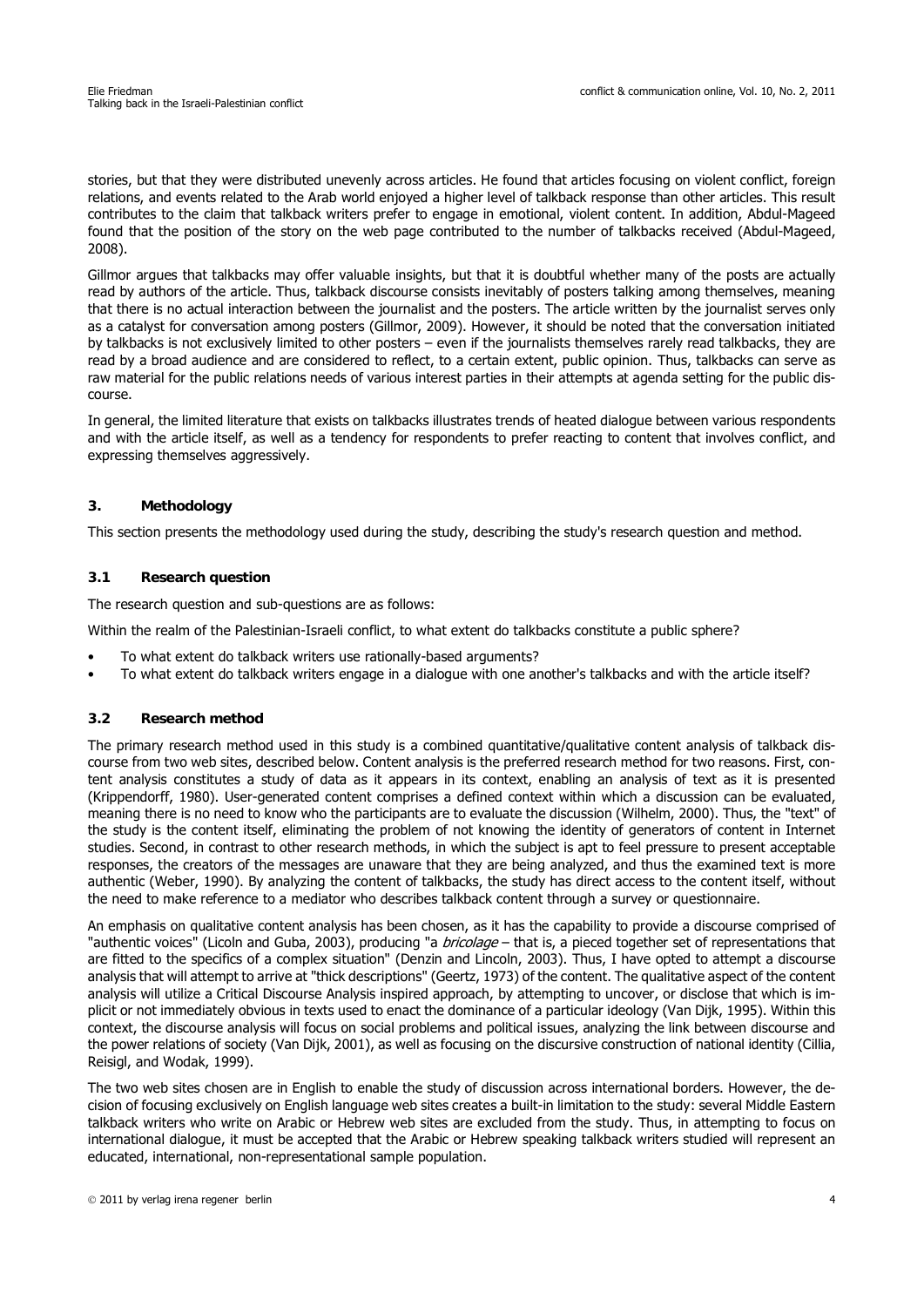I opted to choose specific web sites rather than to randomly sample the Internet, as generalizations about user-generated content on the Internet on the basis of random sampling are impossible, since there is no clear finite universe of materials that can be sampled (Keren, 2006).

I chose one Israeli news web site, the English edition of Haaretz, and one Arab news web site, the English edition of Al-Jazeera. $1$  I limited my study to two news web site, as including a larger range of web sites would add additional variables to the study.

### **Sampling of articles and talkbacks**

The analysis of talkback discourse focused on the following types of news items:

- A major peace event, such as a breakthrough in negotiations on the Palestinian-Israeli track.
- A setback in the negotiating process.
- An act of Palestinian use of force against Israelis.
- An act of Israeli use of force against Palestinians.

The articles chosen were not selected randomly, but were chosen specifically to reflect the topics mentioned above. Within the articles chosen, specific talkbacks were selected using an interval sampling method, in which every fifth talkback was chosen for analysis. Using this method, 300 talkbacks were chosen from the Haaretz English language web site and 300 talkbacks were chosen from the Al-Jazeera English language web site.

Only talkbacks that were actually published – that is, talkbacks that entered the public sphere – were analyzed. Numerous submitted talkbacks are not published, as they do not conform to the censorship policy of the web sites (see Appendix II). The methodology assumes that the results obtained only reflect trends of talkbacks that enter the public sphere – results cannot be assumed to reflect the general character of talkbacks submitted.

## **3.3 Content categories and discourse analysis**

In attempting to ascertain the extent to which talkback discourse constitutes a public sphere, two aspects were studied:

• The rationality of talkbacks, determined by the uses of established rhetorical tools including deductive logic and inductive logic, making use of statistics, historical texts, concrete examples, and observable materials (Toulmin, Rieke, and Janik, 1979; Ross, 1994). Each talkback studied was allocated to one of the following nominal classifications within the categories of rationality of content and dialogue, for the purpose of quantitative analysis:

| Rational/non-rational aspect of content                                                        |
|------------------------------------------------------------------------------------------------|
| 1. Message presented as an argument, using previously discussed rhetorical tools. <sup>a</sup> |
| 2. Message is primarily a non-rational claim, with no validating reasons for claim provided.   |

It should be noted that arguments that used rational arguments to support non-rational claims were coded in this category.

Table 1: Quantitative Analysis - Rationality

• The extent to which talkback discourse is characterized by dialogue – between the various talkback writers, and between talkback writers and the article to which the writers are reacting. The types of dialogue were categorized into various trends and analyzed. Within the context of this study, the term dialogue must be understood in the most basic sense of the word, and can be considered to be synonym for engagement. Dialogue does not delineate any specific type of discussion with a talkback writer or journalist, but indicates that the talkback writer has engaged with the content of the article or of another post. Each talkback studied was allocated to one of the following nominal classifications within the categories of rationality of content and dialogue, for the purpose of quantitative analysis:

<sup>1.</sup> For purposes of parallelism between the web sites, it would have been preferable to choose a Palestinian news web site rather than a Pan-Arab news web site. However, none of the Palestinian news web sites have a well-developed talkback feature.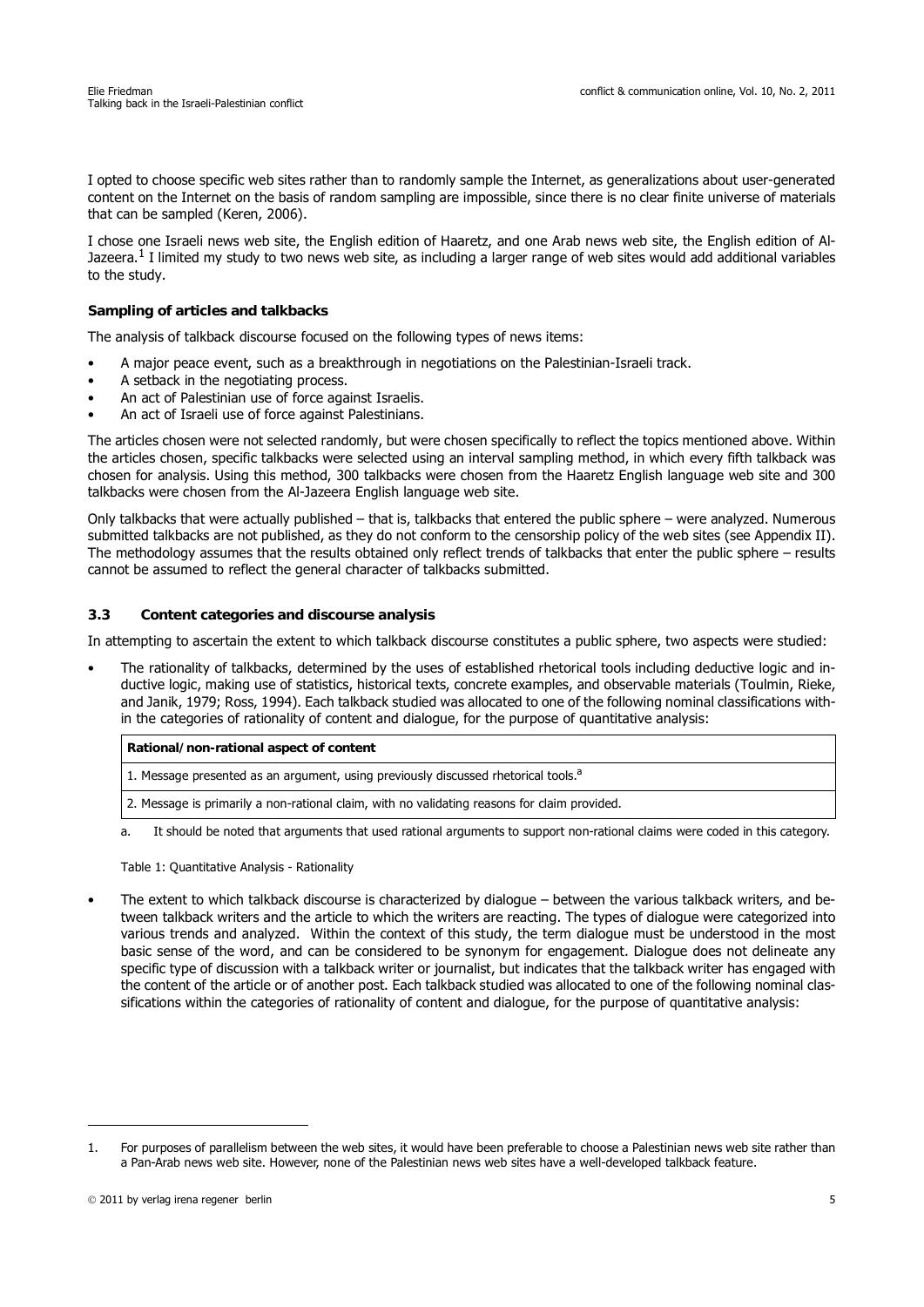| Dialogue with original article and other respondents          |  |
|---------------------------------------------------------------|--|
| 1. Dialogue with both original article and other respondents. |  |
| 2. Dialogue with other respondents.                           |  |
| 3. Dialogue with original article.                            |  |
| 4. Absence of dialogue.                                       |  |

Table 2: Quantitative Analysis - Dialogue

The intercoder reliability test was used to verify the reliability of my coding of variables in my quantitative content analysis. According to Tinsley and Weiss, intercoder agreement is needed in content analysis because it measures the extent to which the different judges tend to assign the same rating to each object (Tinsley and Weiss, 2000). See Appendix IV for an explanation of how the intercoder reliability test was conducted.

## **3.4 In-depth interviews of web site editors**

In addition to content analysis, my study engaged in in-depth interviews with the editor of the Haaretz English language web site. This interview provided insight into the editor's opinion regarding the possibility of the talkback framework enabling a public sphere within the context of the Palestinian-Israeli conflict (see Appendix I for the questionnaire). In addition, this interview facilitated a greater understanding of the principles used for moderating talkback content and the way in which censorship affects talkback discourse. While my intention was to interview the editors of both web sites studied, unfortunately, my request to interview the editor of the Al-Jazeera web site was rejected.

## **3.5 Time frame of the study**

Talkbacks for this study were studied from the beginning of November, 2007, until the end of January, 2009. This period was chosen to begin with the onset of the 'Annapolis Process', as the Annapolis Conference took place on November 27, 2009, and end at the conclusion of Operation 'Cast Lead', the Israel-Gaza conflict, which ended on January 21, 2009, with the complete withdrawal of Israel's ground troops from Gaza.

# **4. Findings**

This section presents the results of my study, which include a qualitative and qualitative content analysis of 600 talkbacks: 300 talkbacks taken from the Haaretz English language web site and 300 talkbacks taken from the Al-Jazeera English language web site.

### **4.1 Rationality of arguments**

In determining the extent to which talkback discourse constitutes a public sphere, the question of the rationality of the arguments presented is essential. While the question of defining the essence of a rational argument is complex, for the purposes of this discussion, rational arguments are defined as those which support the validity of their positions by using rhetorical tools such as deductive logic and inductive argumentation, making use of statistics, historical texts, concrete and hypothetical examples, and observable materials. In this section, I first provide a quantitative analysis of the rationality of talkbacks and then a qualitative talkback analysis, which examines various uses of rational argumentation among talkback writers.

#### **4.1.1 Rationality of arguments – Quantitative analysis**

As was discussed in the methodology, a quantitative analysis of rationality of talkbacks was conducted, according to the following two nominal categories:

- Rational talkbacks (R): talkbacks that present reasons to support the validity of their positions.
- Non-Rational talkbacks (NR): talkbacks that do not present reasons to support the validity of their positions.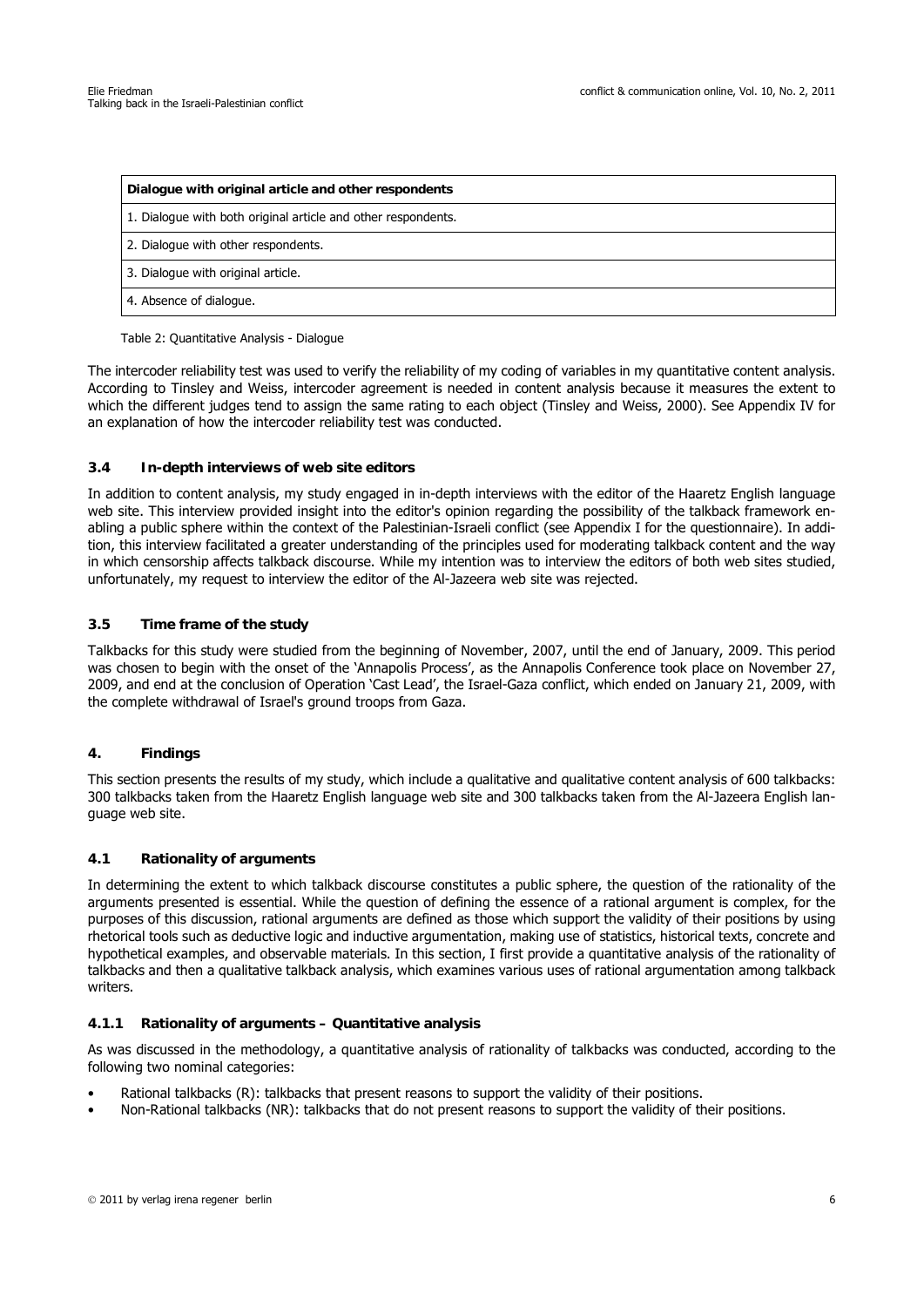| Category  | Number of Talkbacks | <b>Expressed as a Percentage</b> |
|-----------|---------------------|----------------------------------|
| <b>R</b>  | 163                 | 54.3                             |
| <b>NR</b> | 137                 | 45.7                             |
| Total     | 300                 | 100                              |

For 300 talkbacks from the Haaretz English language web site, the following results were found:

Table 3: Rationality on Haaretz

For 300 talkbacks from the Al-Jazeera English language web site, the following results were found:

| Category     | Number of Talkbacks | <b>Expressed as a Percentage</b> |
|--------------|---------------------|----------------------------------|
| l R          | 154                 | 51.3                             |
| <b>NR</b>    | 146                 | 148.7                            |
| <b>Total</b> | 300                 | 100                              |

Table 4: Rationality on Al-Jazeera

The combined results of the two web sites are as follows:

| Category  | Number of Talkbacks | <b>Expressed as a Percentage</b> |
|-----------|---------------------|----------------------------------|
| l R       | 317                 | 52.8                             |
| <b>NR</b> | 283                 | 47.2                             |
| Total     | 600                 | 100                              |

Table 5: Combined Rationality Results

These results illustrate that for each web site, a small majority of talkbacks analyzed were categorized as rational. The nonsignificant difference between the two sites of 3% illustrates that both web sites analyzed show similar trends. The combined result of the two web sites, in which 52.8% of analyzed talkbacks were categorized as rational, attests to the potential for the talkback platform to constitute a public sphere.

#### **4.1.2 Rationality of arguments – Qualitative analysis**

From the 600 talkbacks analyzed, certain trends regarding the use of rationality became apparent. The following section will trace some of the major trends in talkback discourse with respect to the use of rational arguments, through the use of specific examples.

# **4.1.2.1 The use of syllogistic logic**

Several talkback writers make use of simple syllogisms to impart a certain argument regarding Israeli-Palestinian conflict. For example, in response to the article, 'PA rejects Olmert's offer to withdraw from 93% of West Bank', 'Elias Khoury', who claims to reside in 'Jerusalem, Palestine', makes the following argument in support of why the Palestinian leadership has rejected Israel's offer on borders:

"Most Palestinians, if Israel offered a free, sovereign, and contiguous Palestinian state in Gaza, WB, and E. Jerusalem would have accepted with an agreed upon solution (compensation) for the refugee issue. The reality is that Israel continues to create 'facts' on the ground furnishing its true intentions of making a Palestinian state non-existent. This is why the movement grows for a 1 state solution" (Elias Khoury', 2008).

Elias Khoury's argument can be summed up as follows:

- Most Palestinians would agree to a sovereign, contiguous state in Gaza, the West Bank and East Jerusalem, with compensation provided for the Palestinian refugees.
- Israel is not making such an offer, but is instead destroying this possibility by expanding settlements.
- Therefore, many Palestinians have abandoned the two-state solution, and the movement for a one-state solution is growing.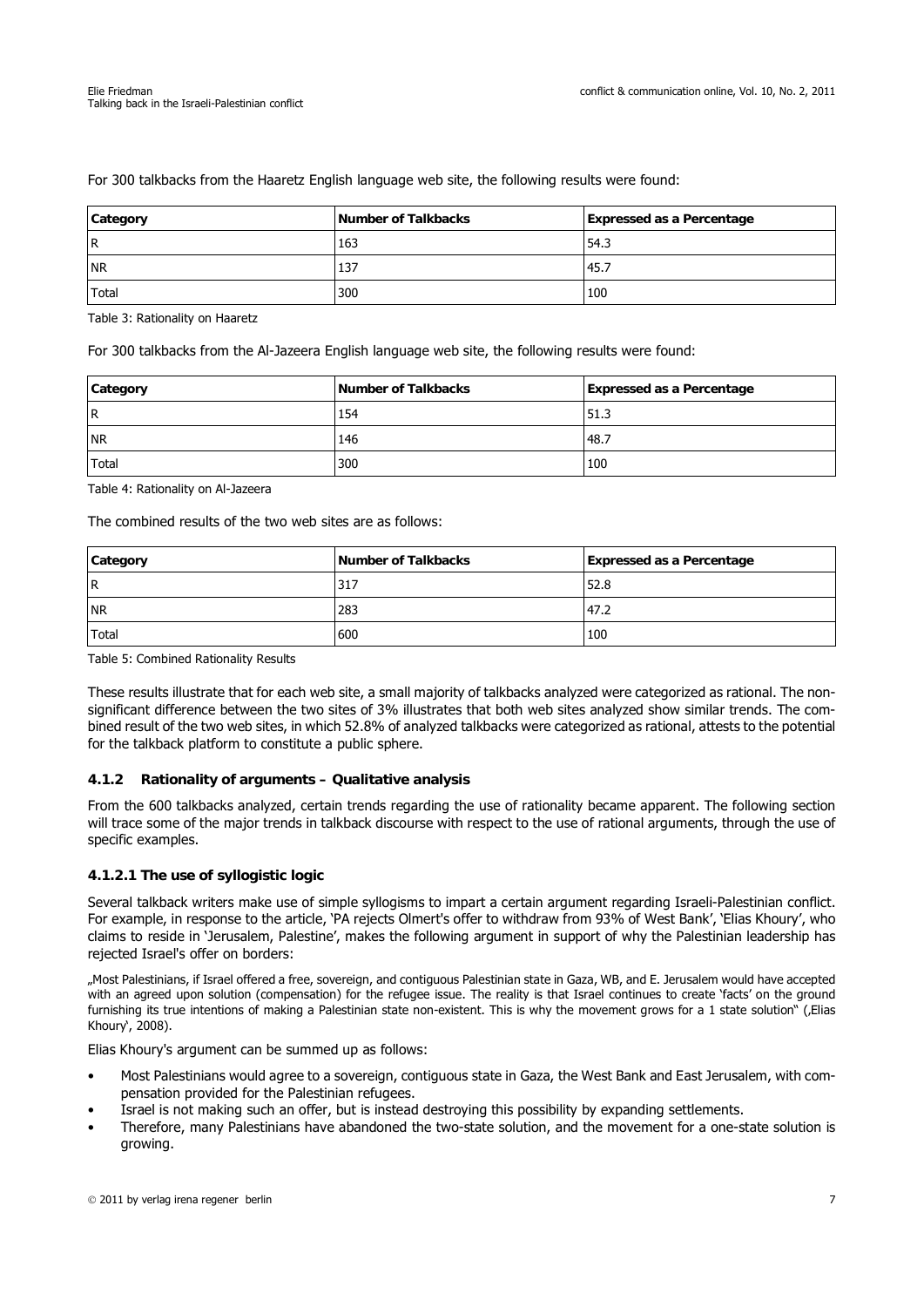In this example, the writer provides a logical syllogism in support of his claim, exploiting accepted and clearly understood rhetorical techniques in order to illustrate why the Palestinians do not take Israeli peace overtures seriously.

### **4.1.2.2 Arguments that use historical documents**

There are certain rational arguments used in talkbacks that attempt to make use of historical documents to justify positions. For instance, in response to the article, 'PA rejects Olmert's offer to withdraw from 93% of West Bank', 'R'Fael Moshe' makes an attempted rational argument against Israel being required to return all the land conquered in 1967, basing his argument on United Nations Security Council Resolution 242. He quotes an author of the resolution, as follows:

"From the actual author of the text, Prof. Eugene Rostow, former US Undersecretary of State, a key author of UN Resolution 242, international law authority, Yale University:

'UN SC 242 calls on Israel to withdraw only from territories occupied in the course of the Six Day War - that is, not from 'all' the territories or even from 'the' territories. Repeated attempts to amend this sentence by inserting the word ́the failed in the Security Council... Ingeniously drafted resolutions calling for withdrawal from 'all' the territory were defeated in the Security Council and the General Assembly one after another. Speaker after speaker made it explicit that Israel was not to be forced back to the 'fragile and vulnerable' [1949/1967] Armistice Demarcation Lines ..." (,R'Fael Moshe', 2008).

 In this example, the writer makes use of the rhetorical device of quoting a historical document, exploiting the well-known use of the word 'territories' rather than 'the territories' or 'all the territories' used in UN Security Council Resolution 242. The writer uses this quotation to argue that the international community never expected Israel to return to the 1967 lines in exchange for peace agreements, but merely to return 'territories'.

## **4.1.2.3 Claims with no rational validation**

While talkback writers utilize a spectrum of uses of rationality, there are certain types of emotional talkbacks that make no attempts to use reason, and constitute a type of shouting match. These posts often have a violent character, which are offensive to certain groups. For example, in a post written by 'Efox', entitled 'Blaming God when it is Arabs Who Will Chop Up Your Son', he makes the cryptic forecast, 'There will be no peace, not because of God, but because of Allah….No Peace, ever, for anyone. Fight or Die at their hands' ('Efox, 2007). In another example, 'Rozz' asks how Israel's leaders can 'LIT-ERALLY SELL OUT THE COUNTRY TO FILTHY MURDERING ARABS' ('Rozz', 2008).

There are similar types of posts on the other side of the conflict axis. A common discourse is the comparison of Israel to Nazis, as writers often ask rhetorical question of how Jews could act like Nazis, after having undergone the Holocaust. In response to the article 'Gazans: 'We are living a nightmare' ', 'Will' writes:

"Does Israel represent the new Nazis? The Germans were good instructors and the Israelis seem to have learned well. It is strange that the Israeli government doesn't see the reality of their inhumanity. Did they learn nothing from the holocaust?" ('Will', 2009).

Other trends of emotional types of posts include the personal insult of other talkback writers. Talkback writers often refer to one another as 'idiots', 'morons', and 'Fascists'. These types of emotionally-driven comments, while perhaps giving the writer a platform to release anger and frustration, do not to contribute to a public sphere.

#### **4.1.2.4 Summary of the use of rationality**

In general, over 50% of the talkbacks analyzed from the two web sites make rationally-based claims, offering reasons to validate their claims. However, rational tools are often used for the sake of de-legitimizing opposing claims, rather than for the sake of proposing practical solutions. Furthermore, some talkback writers make emotional claims that bring down the discussion to a type of shouting match.

The editor of the Haaretz English web site, Sara Miller, confirmed my results, estimating that approximately 50% of the published talkbacks could be considered rational, and that the last year showed an increase in 'civilized debate and discussion.' However, she estimated that approximately 50% of talkbacks submitted were not published, as they did not conform to the web site's censorship standards. Since almost none of the censored talkbacks could be considered rational, of the total talkbacks submitted, approximately 25% could be considered to be rational (Miller, 2009). Thus, there is a significant difference between the rationality of talkbacks accepted into the public sphere, and the rationality of talkbacks submitted.

# **4.1.3 Dialogue in talkback discourse**

In determining the extent to which talkback discourse constitutes a public sphere, the nature of the dialogue that occurs is essential. In this section, I first provide a quantitative analysis of the four general categories of dialogue, and then a qualitative talkback analysis, which examines certain dialogue trends within talkback discourse.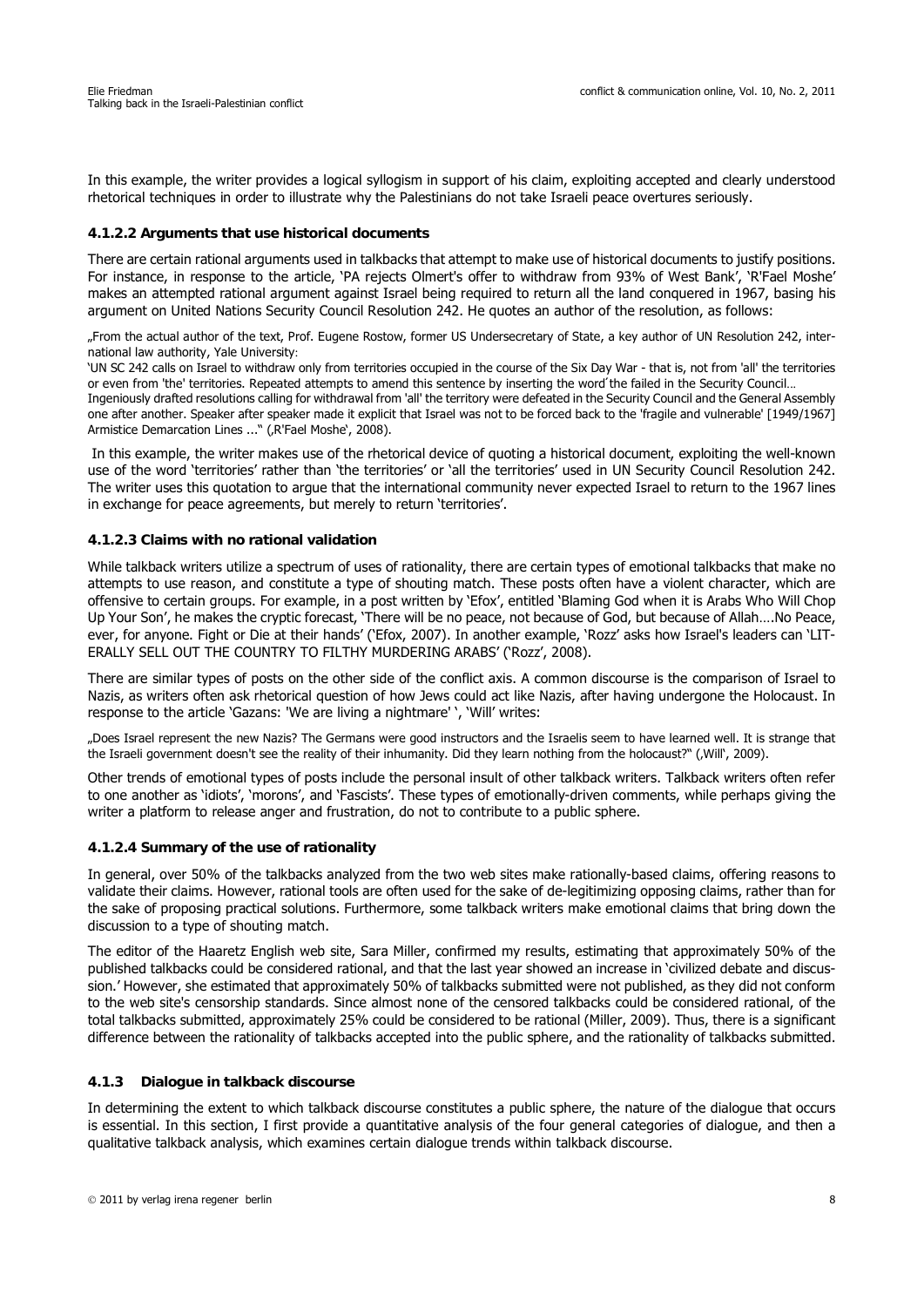## **4.1.3.1 Nature of dialogue – Quantitative results**

As explained in the Methodology, a quantitative analysis of the talkbacks was conducted in order to measure the dialogue component of talkback discourse. The four nominal categories are as follows:

- Dialogue with both original article and other respondents (symbol = DAR).
- Dialogue with other respondents (symbol =  $DR$ ).
- Dialogue with original article (symbol  $=$  DA).
- Absence of dialogue (symbol  $=$  ND).

For the Haaretz English language site, the results obtained for these four categories for 300 talkbacks studied were as follows:

| Category   | Number of Talkbacks | <b>Expressed as a Percentage</b> |
|------------|---------------------|----------------------------------|
| <b>DAR</b> | 37                  | 12.3                             |
| <b>DR</b>  | 26                  | 8.7                              |
| DA         | 223                 | 74.3                             |
| <b>ND</b>  | 14                  | 4.7                              |
| Total      | 300                 | 100                              |

Table 6: Dialogue on Haaretz

For the Al-Jazeera English language site, the results obtained for these four categories for 300 talkbacks studied were as follows:

| Category     | Number of Talkbacks | <b>Expressed as a Percentage</b> |
|--------------|---------------------|----------------------------------|
| DAR          | 21                  | 7.0                              |
| <b>DR</b>    | 10                  | 3.3                              |
| <b>DA</b>    | 245                 | 81.7                             |
| <b>ND</b>    | 24                  | 8.0                              |
| <b>Total</b> | 300                 | 100                              |

Table 7: Dialogue on Al-Jazeera

The combined results for these four categories are as follows:

| Category  | Number of Talkbacks | <b>Expressed as a Percentage</b> |
|-----------|---------------------|----------------------------------|
| DAR       | 58                  | 9.7                              |
| DR        | 36                  | O                                |
| <b>DA</b> | 468                 | 78                               |
| <b>ND</b> | 38                  | 6.3                              |
| Total     | 600                 | 100                              |

Table 8: Dialogue Combined Results

The quantitative analysis of both web sites illustrates that the majority of talkback writers engage in a dialogue with the main article itself. A smaller percentage of talkback writers engaged in dialogue with other respondents exclusively, or with other respondents and with the article itself. Among the talkbacks for the Haaretz English language web site, a larger percentage of writers engage in dialogue with other respondents and with other respondents and the main article, than do talkbacks on the Al-Jazeera English language web site. While there could be several factors that contribute to this phenomenon, this difference likely attests to a more developed and integrated talkback community at Haaretz's web site than Al-Jazeera, as the Haaretz talkback feature has existed for a much longer time that Al-Jazeera's and is used with greater frequency. Thus, talkback writers know one another to a greater extent, and respond more actively to one another's posts.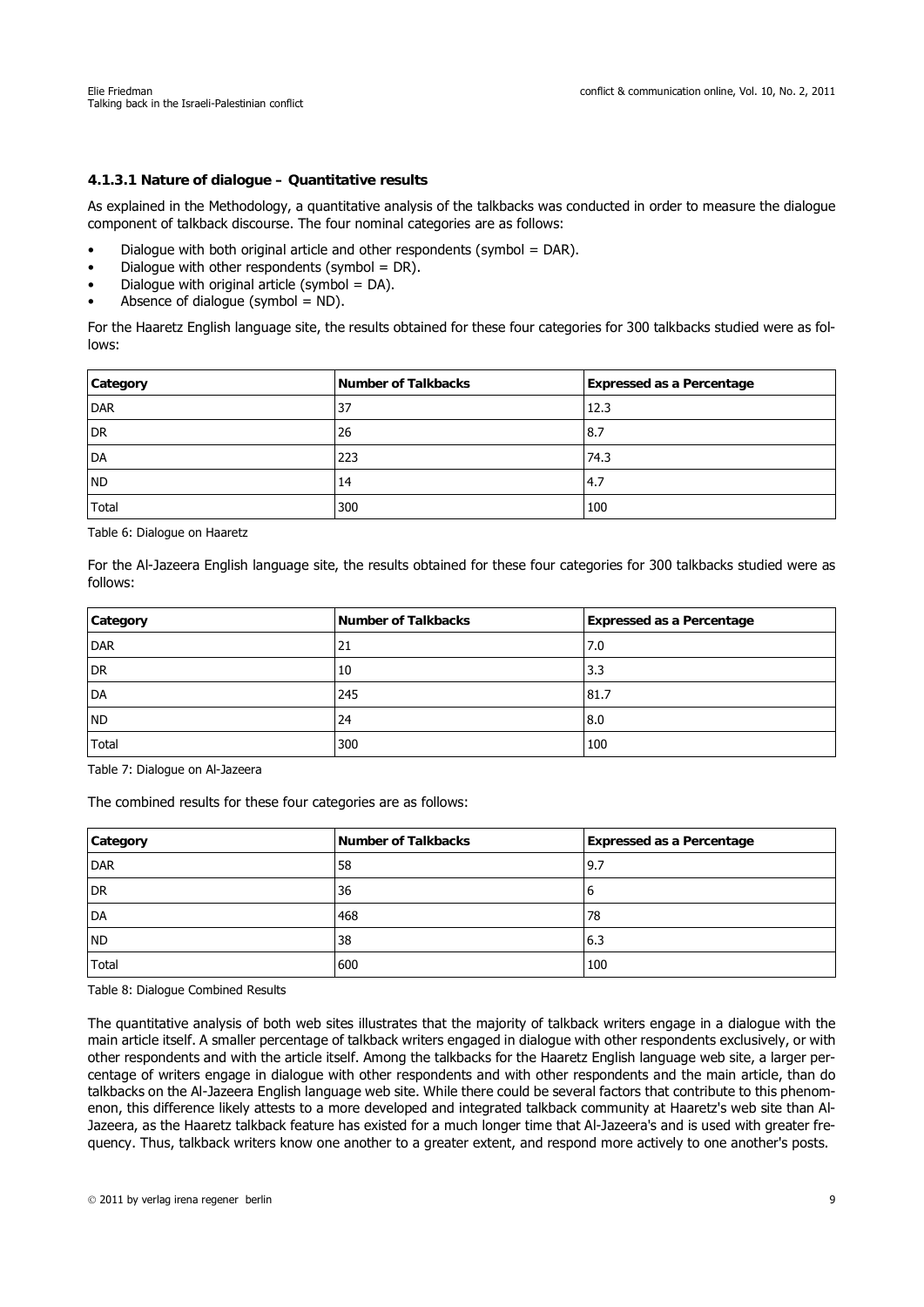In addition, a small percentage of writers did not engage in dialogue with the article or other respondents. These posts are both unrelated to the topic of the main article or to the ensuing talkback dialogue; they reflect talkback writers' desire to express a certain position, even if it is totally irrelevant.

## **4.1.3.2 Types of dialogue – Qualitative analysis**

Of the 600 talkbacks analyzed, various types of dialogue, both with the main article, and among talkback users were apparent. The following section will trace some of these trends, through the use of specific examples.

## **4.1.3.3 Dialogue with the article**

The type of engagement that talkback writers have with the main article can be divided into three general categories, described in the following sections:

- Response to the content of the article.
- Response to the coverage of the event, journalist, or media organization.
- Disregard of the article in the content of the post.

#### **4.1.3.3.1 Response to the content of the article**

Talkback writers generally respond directly to the item presented in the main article, particularly in news pieces. They frequently take a specific opinion of the events and portray the events as being typical of a certain trend or regular behavior of one side or the other. For example, in response to the article 'Israel PM casts doubt on 2008 deal', 'Sam' who claims to reside in the United States reacts directly to the article's content, complaining the American presidents seem to only seriously attempt to resolve the Israel-Palestinian conflict just before they leave office ('Sam', 2008).

#### **4.1.3.3.2 Response to the coverage of the event, journalist, or media organization**

There are examples in which talkbacks extend beyond the mere events presented in the article, but respond to the coverage of the events, the journalist him or herself, or the media organization. Op-ed pieces and editorials often elicit a personal response to the writer. For example, in the article 'The IAF, bullies of the clear blue skies', Gideon Levy paints a particularly gruesome picture of the destruction caused by Israel Air Forces bombing during the operation in Gaza, portraying the pilots as little more than glorified murderers. Personal responses to the author include the following talkbacks:

"You are not a peacemaker, Gideon. You are a propagandist. If you don't like killing, use your column to call on both sides for a cease fire and stop your vicious propaganda" (,Tzfonit', 2008).

"I feel ashamed of a guy like you to be Jewish, but more of a paper called Ha'aretz which publishes your trash….Because of people like you research has shown anti Semitism finds an excuse to be considered 'salon fahig'. You did not bother even once to go to Jewish victims, probably because you are too scared to be lynched by your own people as they will show what they think of you" (Zebra', 2008).

These types of accusations, in essence, accuse the journalist both as serving as a traitor to his own people and as failing to advance the interests of peace.

Other talkback writers express personal appreciation to the journalists. For example, in response to the op-ed piece entitled, 'Lucky my parents aren't alive to see this', in which Amira Hass expresses thanks that her parents are not alive to see the ruin that Israel has caused in Gaza during the Gaza operation, 'D.S.', who claims to reside in East Jerusalem, writes:

"You - and Israelis like you - are a source of comfort that not all is lost and that peace might one day be possible. It's hard to hold on to that hope these days, especially when it seems abundantly clear that our lives are officially not worth anything in Israel" ('D.S.', 2009).

This talkback illustrates that Amira Hass' approach provides hope for this talkback writer, serving as a type of exception to general Israeli discourse.

A similar type of response involves the talkback writer commenting on the media organization's perceived ideological approach. In a talkback written for the same article, 'Michael N. Landis' thanks Al-Jazeera, writing, 'Thank you, Al-Jazeera, for bringing us the story of what is happening in Gaza. As usual, the media here are not telling us about Israeli holocaust against the Palestinians of Gaza' ('Michael N. Landis', 2009).

#### **4.1.3.4 Dialogue between talkback writers**

Perhaps the most unique aspect of the talkback phenomenon is not the content of each individual talkback, but the dialogue between talkback writers themselves. While many talkbacks studied reacted only to the article itself, there are several forms of dialogue and debate that take place among talkback writers.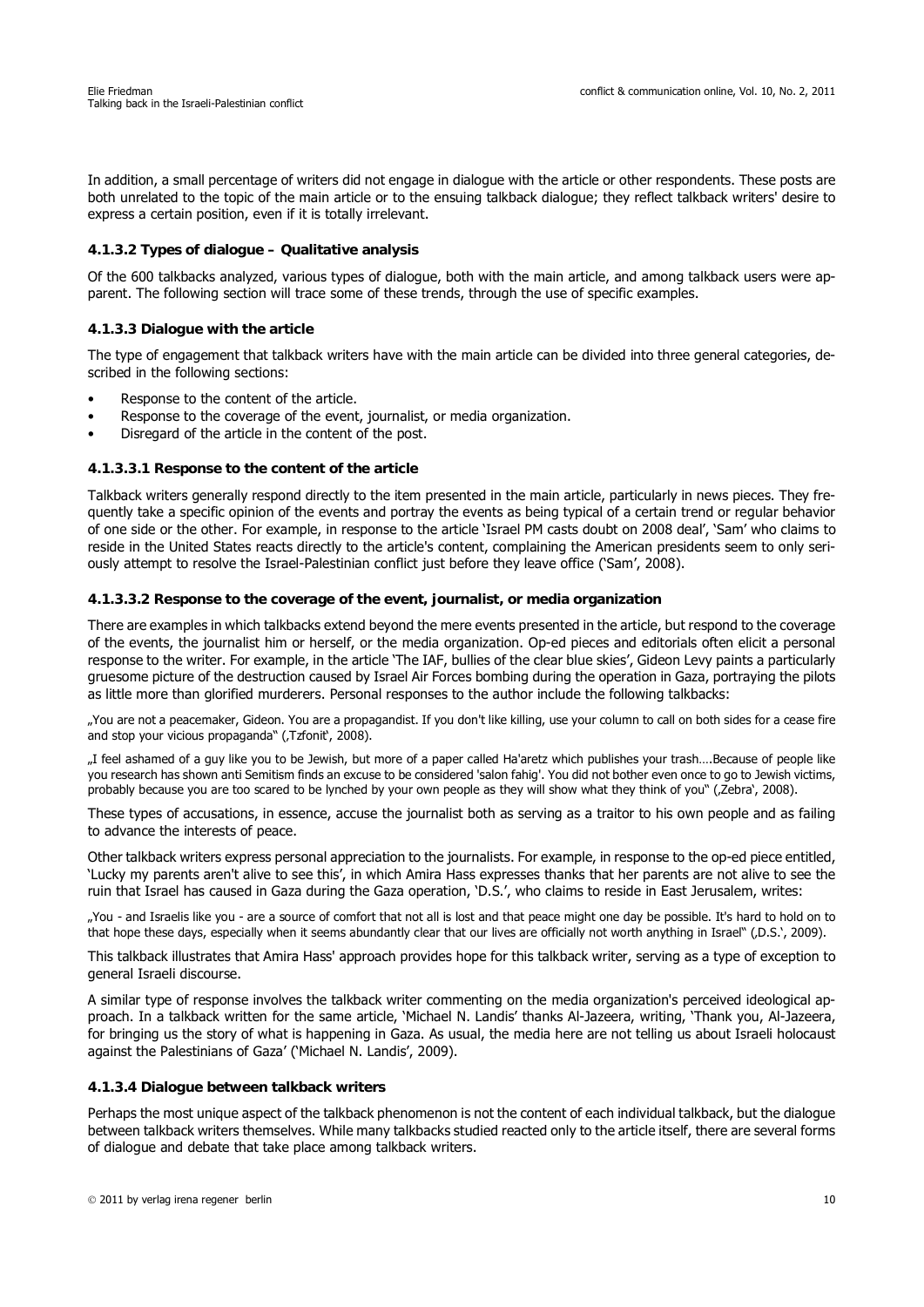# **4.1.3.4.1 The dialogue of developed personal relations**

Several talkback writers engage in a dialogue of acquaintances, which clearly depicts a relationship which has developed over time. Writers attribute characteristics to one another, attesting to previous acquaintance via talkback discussions. For example, in reaction to the article entitled 'People who hate the very idea of peace', 'Margie in Tel Aviv' writes that there are several examples of such individuals (people who hate the very idea of peace) among talkback writers. She claims that 'Clickfool', 'Ballistic', and 'Durson' would hate to see any diplomatic progress, as this would disprove their thesis that Jews do not want peace ('Margie in Tel Aviv', 2007). 'Yonathan', who claims to reside in Kfar Saba, Israel, adds to this discourse the notion that there exists a symmetry of extremism on both sides of the conflict both in the realm of politics and equally in the realm of talkbacks. He writes:

"As for symmetry, yes it exists. BB has given several examples in his column. Zvi Hendel = Fawzi Barhoum, Mahmoud Zahar = Shaul Goldstein. The parallels are legion.

And for every Clickfool, there is a Yishai Cohen. For every Natalie Durson, there is an Absolute Sweden. For every Indrajaya, there is a VOICE OF MOSHIACH (, Yonathan', 2007).

These talkbacks exemplify a type of meta-discourse, in which writers describe the discussion enabled by other talkback writers, indicating long-standing acquaintance with these writers' views.

#### **4.1.3.4.2 A debate of de-legitimization**

In response to the article, 'People who hate the very idea of peace', a dialogue develops in which two participants, 'Omar' and 'Peter', engage in a point-counter-point argument. 'Omar', who states that he is from Ramallah, opens this thread with the following argument, in a post entitled 'The problem with peace':

"As I've argued in the past, this talk of 'peace', while important, has overshadowed the true requirement to end the conflict: freedom. We Palestinians desire freedom just like any other nation on earth (here come the 'you're not a nation' comments). Okay, just like any other human beings on earth. You cannot have peace between occupier and occupied, peace must be between two free peoples. Freedom is a basic human right, and is not something that is 'earned'. If one thinks that freedom is something a human being needs to 'earn', that someone is a racist.

As for peace, the equation is very very simple: Do not demand of us that which you would not accept for yourselves. This goes both ways. In 2000, Shlomo Ben-Ami said that if he were Palestinian, he wouldn't have accepted Barak's offer (which he helped draw up) either" ('Omar', 2007a) .

'Omar' makes two central arguments:

- While peace between Israelis and Palestinians is important, the true requirement to end the conflict is Palestinian freedom. Peace cannot exist between occupier and occupied, but only between two free peoples.
- The end-of-conflict agreement proposed at Camp David in 2000 was unacceptable to the Palestinians, as illustrated by Shlomo Ben-Ami's comment.

'Omar''s rhetoric involves an anticipation of counter-claims. He anticipates claims that deny Palestinian nationhood ('here come the 'you're not a nation' comments' – an argument which is, in fact purported by 'Peter' – see below), as well as the common claim that Palestinians have not 'earned' their freedom. Thus, 'Omar' illustrates an acute awareness of the types of the arguments made in talkback discourse, and even has the ability to accurately predict a counter-argument.

In the counter-post, entitled 'Omar on imaginary nationalism', 'Peter', who claims to reside in Montreal, Canada, makes a number of claims discounting the claims of Palestinian nationhood. He asks several rhetorical questions which ask for proof that Palestine is a nation-state, equating symbols of sovereignty (borders, money, a flag, etc.) with nationhood, as follows:

"Last I heard coming from a city isn't a nationality, so while you lay claim to being from Ramallah...so what? This means holding some imaginary nationality of Palestinian???? When did this nationality exist?

Stating you aren't free in your own country is a neat party trick, but which country are you referring to? Surely you aren't talking about the imaginary country of Palestine. If you are then tell us where the borders are? Where is the capital? Some stamps, money, passports, a flag, a national anthem would be nice to see" ('Peter', 2007a).

In this post, 'Peter' does not actually confront the claims for the need for freedom made by Omar, but instead negates 'Omar''s right to request freedom by denying his right to nationhood.

'Omar' replies to 'Peter''s post, claiming that 'Peter''s argument can be applied to any nation that has not yet achieved independence. He informs 'Peter' that as a Canadian foreigner, he 'has no right to inform me about my own identity'. 'Omar' then kindly requests that 'Peter' 'go hunt seals in the arctic or something and leave issues in the Middle East to those who know something about it' ('Omar', 2007b). This post illustrates a complete lack of respect for the argument made by Peter. In addition, this post shows how stated geographic location can influence the discourse. 'Omar' claims that as a Canadian, 'Peter' has no right to comment on Palestinian nationalism, and that as an ill-informed outsider, he best not get involved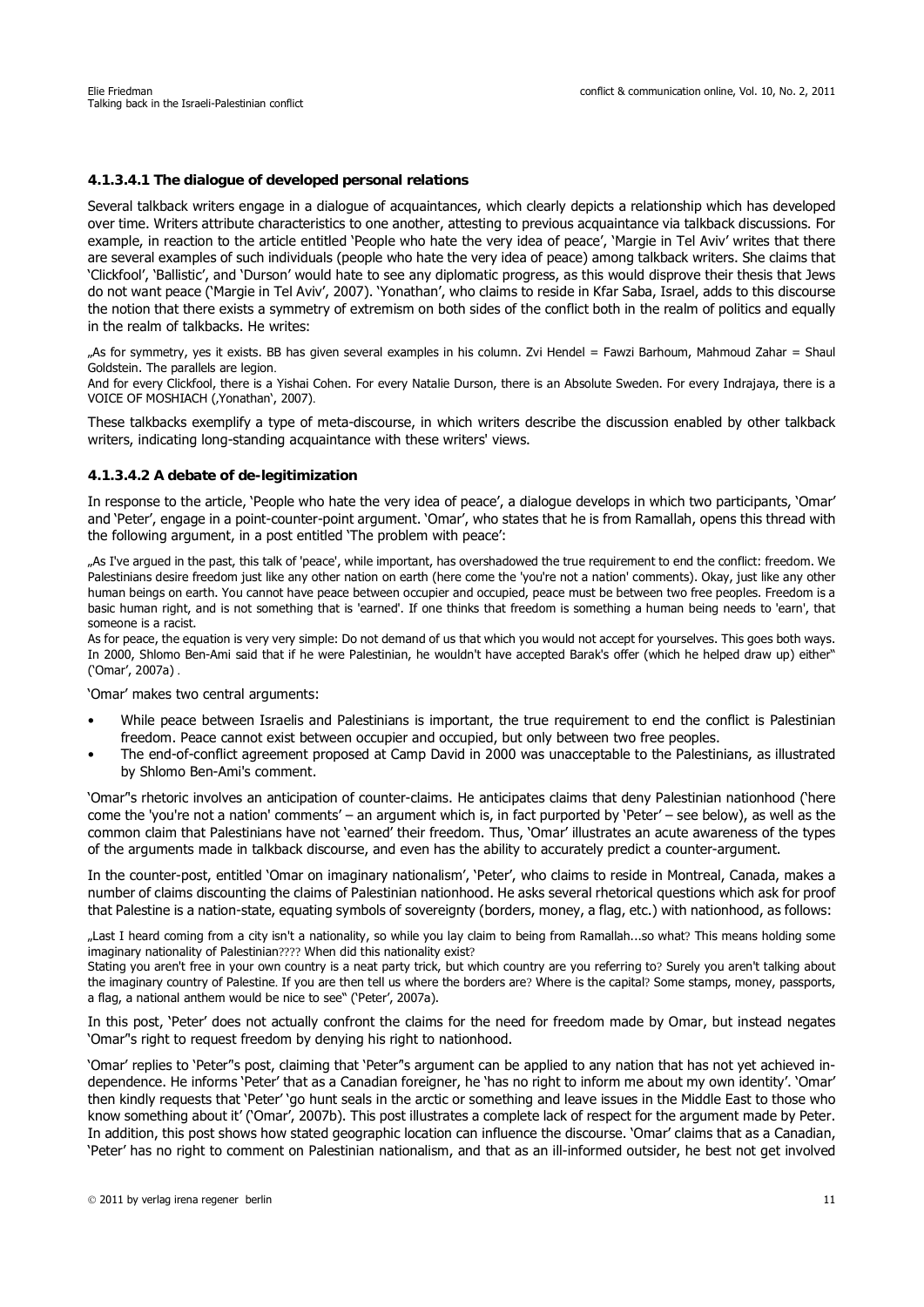in issues related to the Middle East conflict. 'Peter' closes his post by claiming, 'Typical response from you Omar....ignoring the fact that you're unable to live up to your own revisionism' ('Peter', 2007b). This conclusion attests to the fact that 'Omar' and 'Peter' have a previous online relationship, which is likely characterized by the same style of back-and-forth point and counter-point argument of de-legitimization. The argument between 'Omar' and 'Peter' consist of each writer, not only reacting to one another's posts, but attempting to use one another's arguments as rhetorical tool against his combatant.

# **4.1.3.4.3 No dialogue with article or other talkback writers**

Though it is rare, there are certain talkback writers whose posts do not directly relate to the topic presented in the article, nor do they relate to the posts of other talkback writers. These talkbacks seek to make a statement, often with little connection to the main article or to the ensuing talkback discourse. For example, in response to the article, 'Rice: Annapolis Mideast peace push was no failure', in which Secretary of State Rice suggests that the Annapolis Process must develop in 2009, a talkback writer who identifies himself as 'The Midwestern', and claims to reside in Ann Arbor Michigan, writes a list of features that a single state between the Mediterranean and the Jordan river must encompass: a democratic state for all of its citizens, one person – one vote, the return of refugees, and no religious or ethnic definition of the state ('The Midwestern', 2008). These types of talkbacks attest to an infrequent phenomenon of talkback writers using the talkback platform to stage their ideas, without any sense of the context or relevance of their comments to the general discussion.

# **4.1.3.5 Summary of types of dialogue**

This section has provided an overview of the types of dialogue used by talkback writers, including both dialogue between talkback writers and the main articles, and among talkback writers themselves. The editor of the Haartez English web site, Sara Miller, confirmed in an interview that talkback writers respond primarily to the content of the article, but also to the journalists themselves, as well as to Haaretz as an organization with a specific ideological perspective. She argued that certain op-ed writers elicit talkbacks aimed specifically towards the writers themselves, often addressing the journalist as if they have developed a long-standing relationship (Miller, 2009). Miller confirmed that talkback writers frequently respond to one another's posts, though often in the form of an attack. She argued that the dialogue between talkback writers could be considered to be a debate in which neither side shows flexibility or attempts to understand or accept the opposing point of view (Miller, 2009).

# **4.1.3.6 Summary of results**

The range of uses of rationality as well as dialogue which tends to be characterized, at times, by de-legitimization of the other side and insults, attests to the fact that talkback discourse facilitates a complex and colorful discourse in which a highly egalitarian platform may compromise the quality of the deliberation. As the editor of the Haaretz English web site argued, the talkback platform has great potential to enable broader participation in public debate; however, this potential was often not properly utilized, as talkback discourse often took the form of a shouting match (Miller, 2009). With this in mind, a more realistic version of a lively, colorful, often personal public sphere does exist in talkback discourse within the framework of the Palestinian-Israeli conflict, as individuals representing a range of viewpoints and opinions engage in a fruitful exchange of views.

# **5. Discussion**

This section will discuss the implications of the findings of this study by making reference to the various spheres of the literature review, as well as broader ramifications of this study.

# **5.1 The nature of talkback discourse**

The results of my study offered a varied and mixed picture regarding talkback discourse within the framework of the Palestinian-Israeli conflict. While talkback writers frequently used rationally based arguments, rationality was often used as a tool of delegitimizing counter-claims. Furthermore, talkback writers often engaged in dialogue with the article, though they less frequently related to posts made by other talkback writers. In a sense, Kohn and Neiger's claim that talkbacks reflected 'a particularly violent and aggressive discourse' (Kohn and Neiger, 2006: 2), was proven to be correct, as even rational claims attempted to attack opposing points of view. This claim was supported by the editor of the Haaretz English edition web site, who noted that talkback discourse on the web site is 'uncompromising, rigid, and hostile.' She argued that the majority of talkbacks could be categorized as either staunchly pro-Israel or staunchly anti-Israel, with few talkbacks occupying a 'gray area' (Miller, 2009). In addition, as Kohn and Neiger claimed, talkback writers engaged with both journalist and other respondents, primarily by attempting to undermine their rhetoric by constructing counter-rhetoric to their rhetoric (Kohn and Neiger, 2006).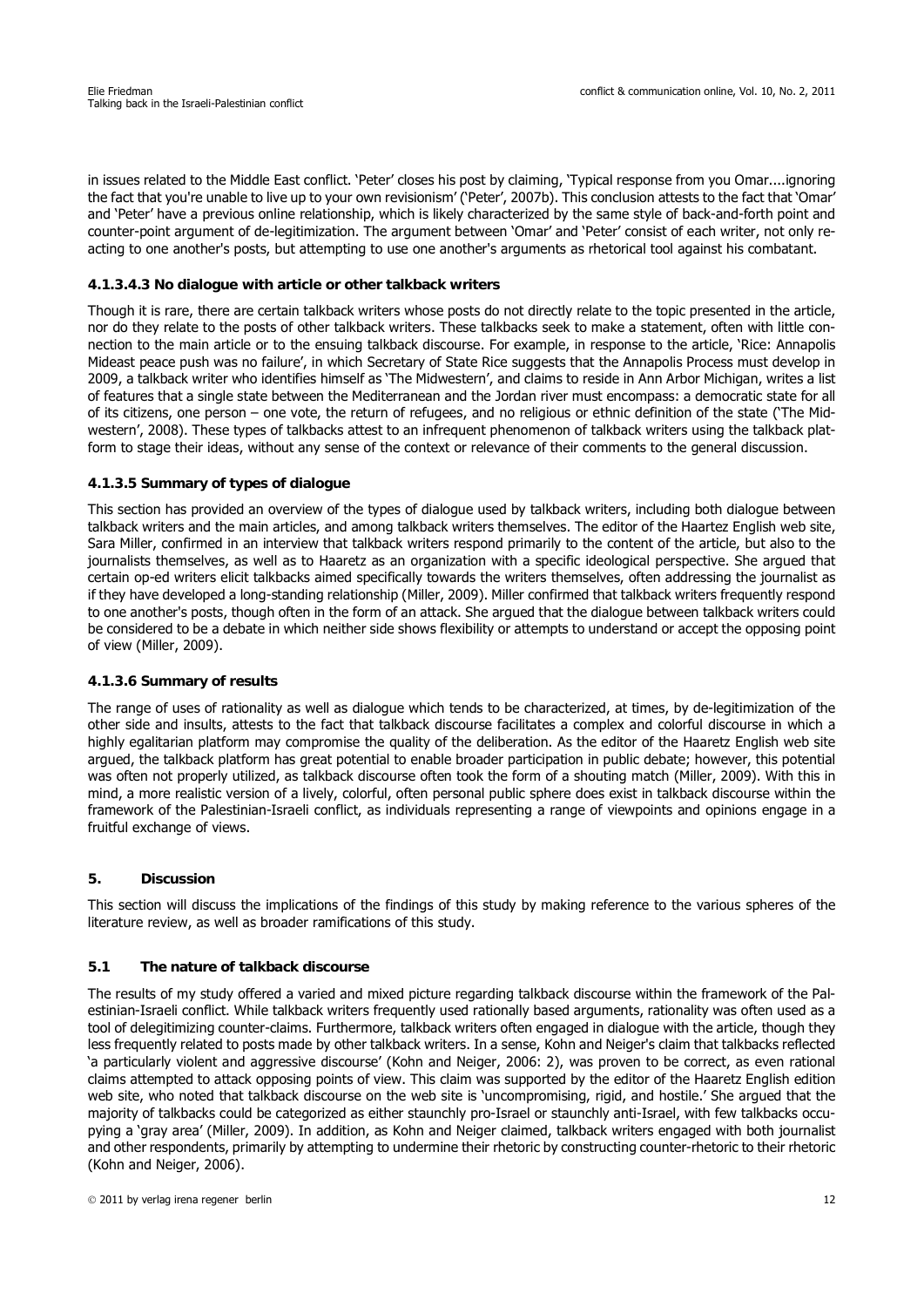# **5.2 Talkbacks as a potential public sphere**

These results of this study lead to the essential question  $-$  do talkbacks constitute a public sphere? This study indicates that the answer to this question cannot be unequivocal, but instead requires a layered and multi-faceted response, as described below.

## **5.2.1 Talkbacks as a decentralized and egalitarian framework**

There can be no doubt that the development of talkbacks as an accepted means of expression on news web sites constitutes an important democratization of mainstream medium. The talkback feature enables traditional news web sites to compete with blogs, claiming that they too enable a democratic forum for user participation.

In essence, decentralization on the Internet results in very specific groupings according to topics, attitudes, or political ideologies, preventing users from facing diversity and opposing opinions. The talkback framework on news web sites facilitates a meeting point of heterogeneous opinions, thus avoiding this problem posed by more decentralized Internet frameworks. Heterogeneity is perhaps maintained to the greatest extent within frameworks that do not ardently subscribe a specific ideology or stance, but, to a certain extent, serve as a platform for the expression of a range of opinions.<sup>1</sup> Thus, while the range of opinions expressed in talkback discourse dictates that the discussion will often be confrontational and oppositional, at the very least, a heterogeneous range of opinions become acquainted with each other through this framework. In addition, as Calhoun argues, a more inclusive framework, such as talkbacks, may ultimately result in a lower quality of deliberation (Calhoun, 1992).

## **5.2.2 Talkbacks as a framework for critical-rational dialogue**

Within the framework of talkback discourse, there is little evidence that rational debate advances to the stage of constructive discussion, in which writers are truly interested in finding pragmatic solutions that are acceptable to a consensus. Often the back-and-forth rational talkback debate results simply in each side further 'digging into' their stance. Thus, according to the results of my study, Dahlberg's claim of the Internet enabling concrete consensual solutions to social and political problems through deliberative debate (Dahlberg, 2000) is overly optimistic. While deliberation within the talkback framework allows for exposure to opposing opinions, there is little evidence that this deliberation enables a practical movement towards consensus-building.

#### **5.2.3 Censorship of talkbacks and the public sphere**

Most, if not all, news web sites employ a form of censorship to filter the submitted talkbacks before posting. The censorship policy is often published by the web site (see Appendix II). There can be no question that censorship alters the nature of the talkback discourse as a public sphere, as it defines the limits of acceptable discourse. For example, as stated above, while approximately 50% of the talkbacks studied were categorized as rational, this does not take into account the talkbacks that were censored. In general, the nature of the public sphere is significantly affected by the web site's censorship policy. However, when studying the platform as a public sphere, only the material published can be dealt with, as only this is accepted into the 'town square' and becomes a part of the public discourse.

#### **5.3 Summary**

In this study, I found that the use of rationality and engaged dialogue attests to the concept of the talkback framework serving as a version of a public sphere. However, the talkback framework obviously differs from the ideal type public sphere concept in several ways, as talkback discourse includes several non-rational elements that promote hatred, negation of the other, and monologue rather than dialogue. Furthermore, the accepted speech act within the realm of talkbacks, and within a range of participatory Internet frameworks, is significantly different from that perceived in Habermas' concept of the public sphere. The combination of an open platform for expression, coupled with the lack of actual face-to-face contact and user's abilities to create cyber-identities, creates a situation in which Internet users feel free to express their uncensored selves in a way that they would not feel comfortable doing in face-to-face meeting in a Habermasian coffee house or literary salon.

Indeed, the Internet has not resulted in resurgence of rationality within the public sphere. I would agree, to a certain extent with Keen (2007) and Bauerlein's (2008) assessment of the low quality of content posted on the Web, as the Internet, and particularly Web 2.0 tools, by serving as an open, highly democratic platform for expression and communication, cannot be considered a platform that encourages rational discourse. In a sense, the Internet has traded rationality for inclusive

<sup>1.</sup> While every mainstream news provider has its own ideological viewpoint, they, to a certain extent, attempt to engage in balanced reporting. This is not the case for more specialized Internet frameworks.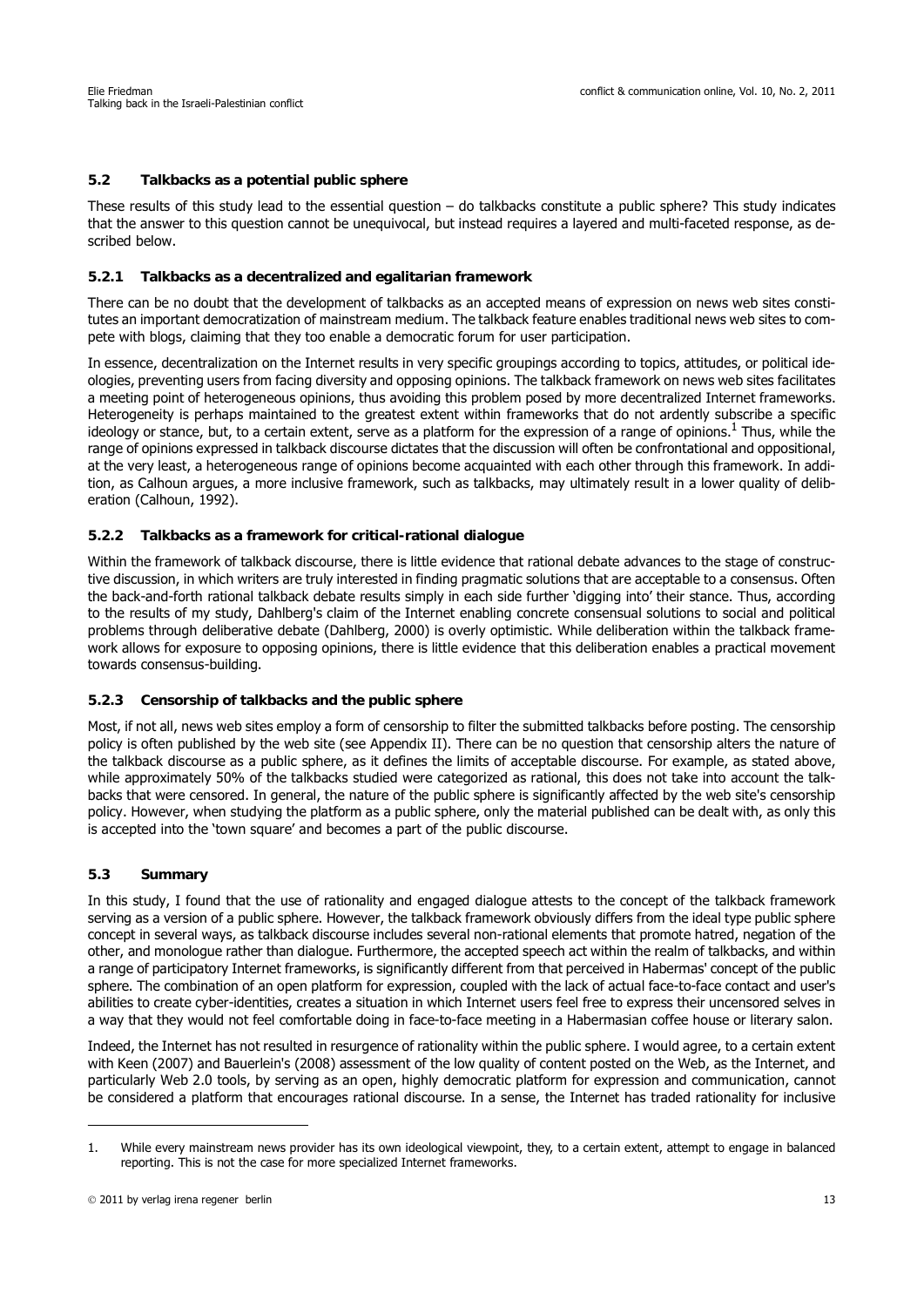democracy. Furthermore, the use of Internet-based social networks for organizing social activity against corrupt governments (Best and Wade, 2009; Rohlinger and Brown, 2009), does not extend to the talkback framework, as talkbacks are essentially used as a platform for reactions and debate, rather than for organizing social action.

The notion of a rational-critical public sphere perhaps needs to be updated to the notion of an inclusive-eclectic public sphere. The concept of participants attempting to advance concrete solutions to issues often takes a 'back seat' to exhibitionism and rhetorical muscle-flexing, even if often couched in rational arguments and dialogue. Indeed, Internet discourse, and in particular frameworks enabled by Web 2.0, facilitates different, perhaps more honest types of personal relations among participants, fueled by anonymity and control of level of engagement with other participants.

Despite limitations of the talkback framework, which may be more related to the limitations of human nature when dealing with deeply-rooted identity conflict than a problem with the Internet platform itself, many of the stigmas related to the talkback framework were found to be inaccurate in this study. While the talkback forum is often thought of as one of the lowest forms of communication of the Internet, often characterized by insults, immature and uneducated positions, and emotional shouting matches, this study illustrated several examples of informed dialogue that utilizes a range of rhetorical tools. Perhaps the most appropriate metaphor in describing talkback discourse is that of a 'tossed salad' – a colorful, eclectic discussion that takes several forms, including critical-rational debate, extremist demagoguery, friendly teasing, exhibitionism, and emotional pleas.

#### References

Abdul-Mageed, M. M. (2008). Online News Sites and Journalism 2.0: Reader Comments on Al Jazeera Arabic. TripleC. 6(2), 59-76.

- 'About Haaretz' (2009). Haaretz.com. (consulted February, 2009): http://www.haaretz.com/hasen/pages/ShArt.jhtml?itemNo=51345&contrassID=61&subContrassID=0&sbSubContrassID=0
- Anderson, P. (2007). What is Web 2.0? Ideas, Technologies and Implications for Education. JISC Technology and Standards Watch. Feb. 2007, 2-64.
- Best, M. L. & Keegan W. (2009). The Internet and Democracy: Global Catalyst or Democratic Dud?. Bulletin of Science, Technology & Society. May (20), 255-271.
- Calhoun, C.(1992). Introduction: Habermas and the Public Sphere. In: Calhoun, C. (ed.), Habermas and the Public Sphere. Cambridge, Mass.: MIT press, 1-50.
- Cillia, R., Reisigl, M. & Wodak, R. (1999). The Discursive Construction of National Identities. *Discourse & Society*. 10, 149-173.
- Curran, J. (1991). Mass Media and Democracy: A Reappraisal. In: Curran, J. and Michael Gurevitch (eds.) Mass Media and Society. London: Edward Arnold, 82-117.
- Dahlberg, L. (2001). Democracy via Cyberspace: Mapping the Rhetorics and Practices of Three Prominent Camps. New Media & Society. 3(2), 157-177.
- Denzin, N. K. & Lincoln Y S. (2003). Introduction: The Discipline and Practice of Qualitative Research. In Denzin, N.K. & Lincoln Y. S. (eds.), The Landscape of Qualitative Research: Theories and Issues. Ed. Thousand Oaks, CA: Sage Publications, 1-45.
- Gerhards, J. & Shafer M. S. (2010). Is the Internet a Better Public Sphere? Comparing Old and New Media in the USA and Germany. New Media and Society. 12(1), 143-160.
- Gillmor, D. (2009). We the Media: Grassroots Journalism by the People, for the People. Sebastopol, CA: O'Reilly Media, Inc.
- Grossman, Lev (2006). Time's Person of the Year: You. Time.com. (consulted: February, 2009): http://www.time.com/time/magazine/article/0,9171,1569514,00.html.
- Habermas, Jurgen (1989). The Structural Transformation of the Public Sphere. Trans. Thomas Burger. Cambridge: MIT Press.
- Keen, Andrew (2007). The Cult of the Amateur: How Today's Internet is Killing our Culture. New York, NY: Random House.
- Kohn, A. & Neiger M. (2006). To Talk and Talkback: Analyzing the Rhetoric of Talkbacks in Online Journalism. Paper presented at the Israel Communication Association Conference, Hebrew University, Jerusalem, 2006.
- Keren, M. (2006). Blogosphere: The New Political Arena. Plymouth, U.K.: Lexington Books.
- Krippendorff, K. (1980). Content Analysis: An Introduction to Its Methodologies. Beverly Hills: Sage.
- Levine, R., Locke C., Searls D., & Weinberger D. (2001). The Cluetrain Manifesto: The End of Business as Usual. Cambridge, MA: Perseus Book Group.
- Miller, S. (2009) Interviewed by Elie Friedman (March 18, 2009).
- O'Reilly, T. (2005). What Is Web 2.0: Design Patterns and Business Models for the Next Generation of Software. Communications & Strategies. no. 65, 1st quarter. (consulted: Febreuary, 2009): http://oreilly.com/web2/archive/what-is-web-20.html.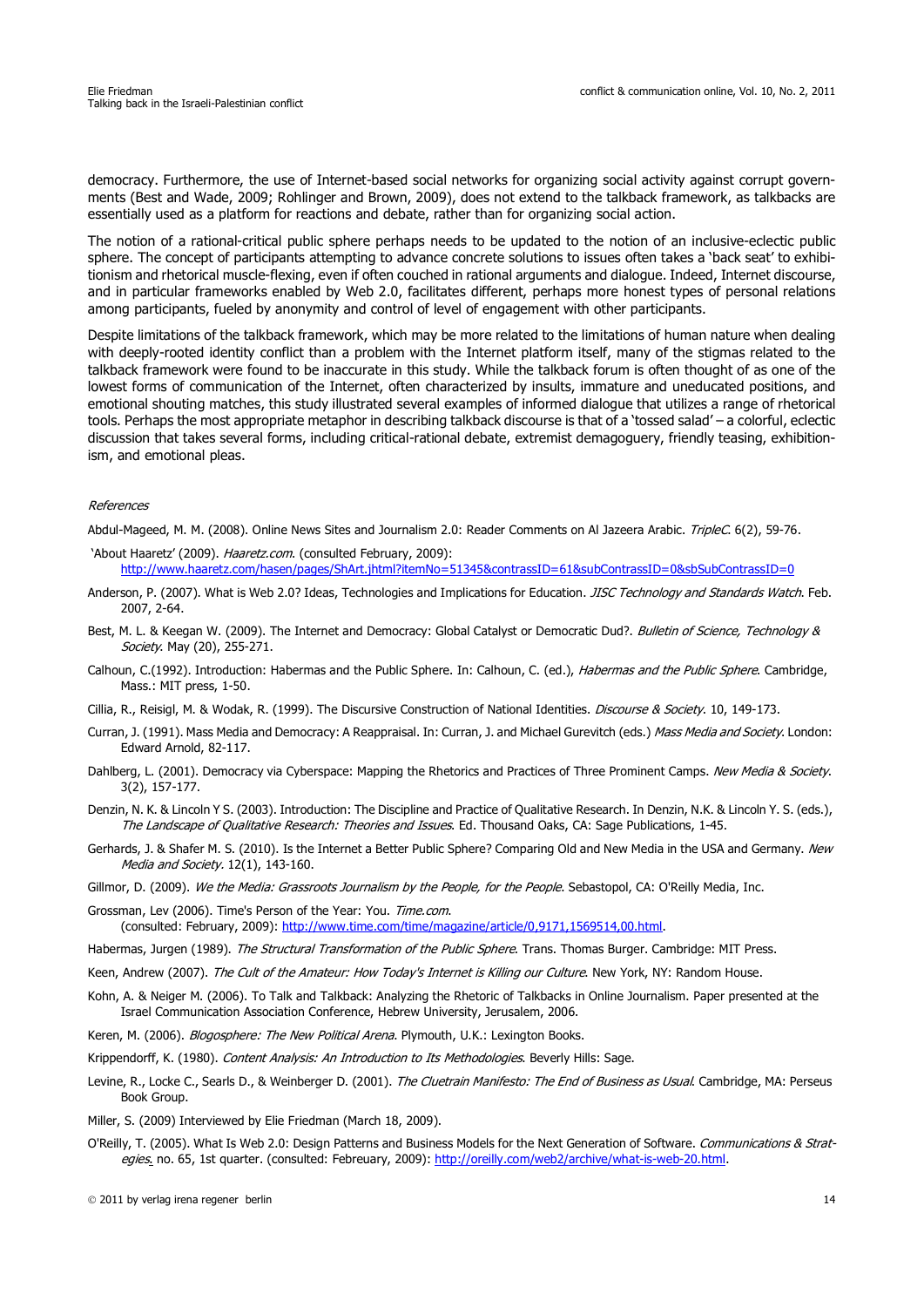Ross, R. S. (1994). *Understanding Persuasion*. New Jersey: Prentice-Hall, Inc.

- Streck, J. (1998). Pulling the Plug on Electronic Town Meetings: Participatory Democracy and the Reality of the Usenet. In Toulouse C. & Luke T. (eds.), The Politics of Cyberspace: A New Political Science Reader. New York: Routledge, 18-47.
- Tinsley, H. E. & Weiss D. J. (2000). Interrater Reliability and Agreement. In Tinsley H. & Weiss D. (eds.), Handbook of Applied Multivariate Statistics and Mathematical Modeling. San Diego, CA: Academic Press, 95-124.
- Toulmin, S., Rieke R., & Janik A. (1979). An Introduction to Reasoning. New York, NY: Macmillan Publishing Co., Inc.
- Van Dijk, T. (1995). Aims of Critical Discourse Analysis. Japanese Discourse. 1(1), 17-28.
- Van Dijk, T. (2001). Critical Discourse Analysis. In: Tannen D., Schiffrin D. & Hamilton H. (eds.) Handbook of Discourse Analysis. Oxford: Blackwell, 352-371.
- Weber, R. P. (1990). Basic Content Analysis. Newbury Park: Sage.

Wilhelm, A. G. (2000). Democracy in the Digital Age: Challenges to Political Life in Cyberspace. New York: Routledge.

#### Talkback references

- 'Cohn, Cipora Juliana' (2008). #150, Stephen. Message posted to: Erekat: Abbas told Olmert PA won't accept interim peace deal. Haaretz.com. (consulted: September, 2008): http://www.haaretz.com/hasen/spages/1016586.html.
- 'D.S.' (2009). Sincerely, thank you Amira. Message posted to: Lucky my parents aren't alive to see this. Haaretz.com. (consulted: January, 2009): http://www.haaretz.com/hasen/spages/1053428.html.
- 'Efox' (2007). Blaming God when it is Arabs Who Will Chop Up Your Son. Message posted to: People who hate the very idea of peace. Haaretz.com. (consulted: November, 2007): http://www.haaretz.com/hasen/spages/928577.html.
- 'Khoury, Elias' (2008). Mark of Lewiston re wait for maps. Message posted to: PA rejects Olmert's offer to withdraw from 93% of West Bank. Haaretz.com. (consulted: August, 2008): http://www.haaretz.com/hasen/spages/1010812.html.
- 'Landis, Michael N.' (2009). Israel's aggression against Gaza.'Message posted to: Gazans: 'We are living a nightmare'. English.aljazeera.net. (consulted: January, 2009): http://english.aljazeera.net/focus/2008/12/20081229103924975479.html.
- 'Margie in Tel Aviv' (2007). There are prime examples among the talkbackers. Message posted to: People who hate the very idea of peace. Haaretz.com. (consulted: November, 2007): http://www.haaretz.com/hasen/spages/928577.html.
- 'Moshe, R'Fael' (2008). clarity on UN 242. Message posted to: PA rejects Olmert's offer to withdraw from 93% of West Bank. Haaretz.com. (consulted: August, 2008): http://www.haaretz.com/hasen/spages/1010812.html.
- 'Omar' (2007a). The problem with peace. Message posted to: People who hate the very idea of peace. Haaretz.com. (consulted: November, 2007): http://www.haaretz.com/hasen/spages/928577.html.
- 'Omar' (2007b). peter the Canadian. Message posted to: People who hate the very idea of peace. Haaretz.com. (consulted: November, 2007): http://www.haaretz.com/hasen/spages/928577.html.
- 'Peter' (2007a). Omar on imaginary nationality. Message posted to: People who hate the very idea of peace. Haaretz.com. (consulted: November, 2007): http://www.haaretz.com/hasen/spages/928577.html.
- 'Peter' (2007b). #154 Omar Omar Omar. Message posted to: People who hate the very idea of peace. Haaretz.com. (consulted: November, 2007): http://www.haaretz.com/hasen/spages/928577.html.
- 'Rozz' (2008). Israel----- What a flippin' mess. Message posted to: Erekat: Abbas told Olmert PA won't accept interim peace deal. Haaretz.com. (consulted: September, 2008): http://www.haaretz.com/hasen/spages/1016586.html.
- 'Sam' (2008). Palestinian state. Message posted to: Vision of Palestinian state 'alive'. *English.aliazeera.net.* (consulted: November, 2008): http://english.aljazeera.net/news/middleeast/2008/11/200811252372123312.html.
- 'The Midwestern' (2008). The Obama factor: Change we believe in. Message posted to: Rice: Annapolis Mideast peace push was no failure. Haaretz.com. (consulted: July, 2008): http://www.haaretz.com/hasen/spages/1035129.html.
- 'Tzfonit' (2007). Statehood must be earned. Message posted to: People who hate the very idea of peace. Haaretz.com. (consulted: November, 2007): http://www.haaretz.com/hasen/spages/928577.html.
- 'Will' (2009). (No title). Message posted to: Gazans: 'We are living a nightmare'. *English.aljazeera.net.* (consulted: January, 2009): http://english.aljazeera.net/focus/2008/12/20081229103924975479.html.
- 'Yonathan' (2007). Margie, BB already said that. Message posted to: People who hate the very idea of peace. Haaretz.com. (consulted: November, 2007): http://www.haaretz.com/hasen/spages/928577.html.
- 'Zebra' (2008). More Koolaid, Gideon?. Message posted to: The IAF, bullies of the clear blue skies. Haaretz.com. (consulted: December, 2008): http://www.haaretz.com/hasen/spages/1051317.html.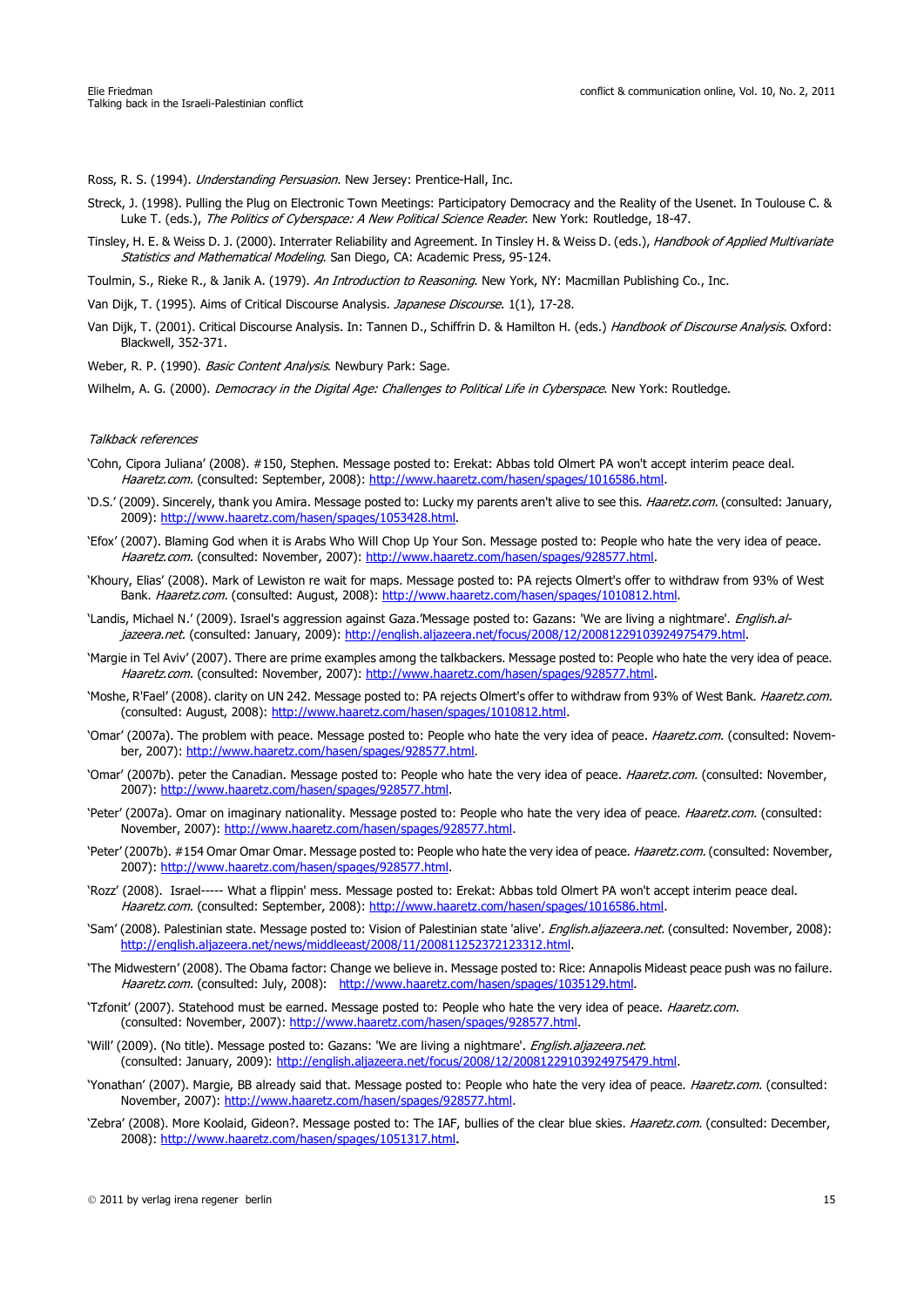### **Appendix I: In-depth interview questions with web site editor**

- 1. Why was the talkback feature added to the web site?
- 2. How would you characterize the nature of the discourse in talkbacks?
- 3. To what extent would you consider the arguments made in talkbacks to be rational?
- 4. To what extend do authors actually respond to one another's posts?
- 5. How do the authors relate to the main article?
- 6. Could the discussion among authors be called a debate?
- 7. How would you describe the heterogeneity of the opinions expressed?
- 8. To what extent do talkbacks on your web site contribute to a broader participation in the public debate regarding the Palestinian-Israeli conflict?
- 9. To what extent are talkbacks moderated? What is your censorship policy?
- 10. What is the purpose of the guidelines and term to posting talkbacks?
- 11. How does your censorship policy affect the heterogeneity of opinions expressed?

#### **Appendix II: Guidelines for talkback publication**

Only a certain percentage of talkbacks submitted are actually published on news web sites. Each news web site has a specific method for determining which talkbacks are to be published. The Haaretz English web site posts guidelines for publication in its talkback form. These guidelines are as follows:

The Talkback feature is intended to enable our readers to respond to articles, voice their opinions, and discuss them with other readers.

Political orientation will have absolutely no bearing on whether a comment is posted or rejected.

Comments containing the following will be automatically disqualified:

- 1. Personal attacks, vulgarities and profanities directed at other respondents.
- 2. Statements terming Israelis or Palestinians and their leaders Nazis, or accusing them of genocide or ethnic cleansing.
- 3. Statements which may be construed as urging attacks on Israeli or Palestinian leaders, officials, security forces or civilians.
- 4. Comments of an anti-Semitic, anti-Muslim, anti-Arab or other racist nature.

There are no such guidelines published on Al-Jazeera's English web site. Instead, the phrase, 'Your feedback may be published online' appears on the talkback window. This indicates to the talkback writer that a decision will be made as to whether or not the talkback will be published; however, it offers no information as to the criteria for such a decision.

#### **Appendix IV: Intercoder reliability test of quantitative results**

The intercoder reliability test was used to verify the reliability of my coding of variables in my quantitative content analysis. To conduct the intercoder reliability test, ten percent of the talkbacks studied, selected randomly, were given to a graduate student, who was instructed to code the talkbacks according to the nominal categories in the quantitative content analysis. Following the coding, chi-square tests were run for each of the variables in each of the nominal categories. Each chi-square test illustrated non-significant differences between the coding that I performed and that performed by the external judge. Thus, the quantitative content analysis was shown to be reliable.

The following sections present my coding ('study') followed by the coding conducted by the external judge ('test') for each of the variables.

#### **1. Rationality of talkbacks**

Rational talkbacks (symbol =R).

Non-Rational talkbacks (symbol =NR).

| Category  | Number of Talkbacks | <b>Expressed as a Percentage</b> |
|-----------|---------------------|----------------------------------|
| <b>R</b>  | 163                 | 54.3                             |
| <b>NR</b> | 137                 | 45.7                             |
| Total     | 300                 | 100                              |

Table 9: Rationality - Haaretz Study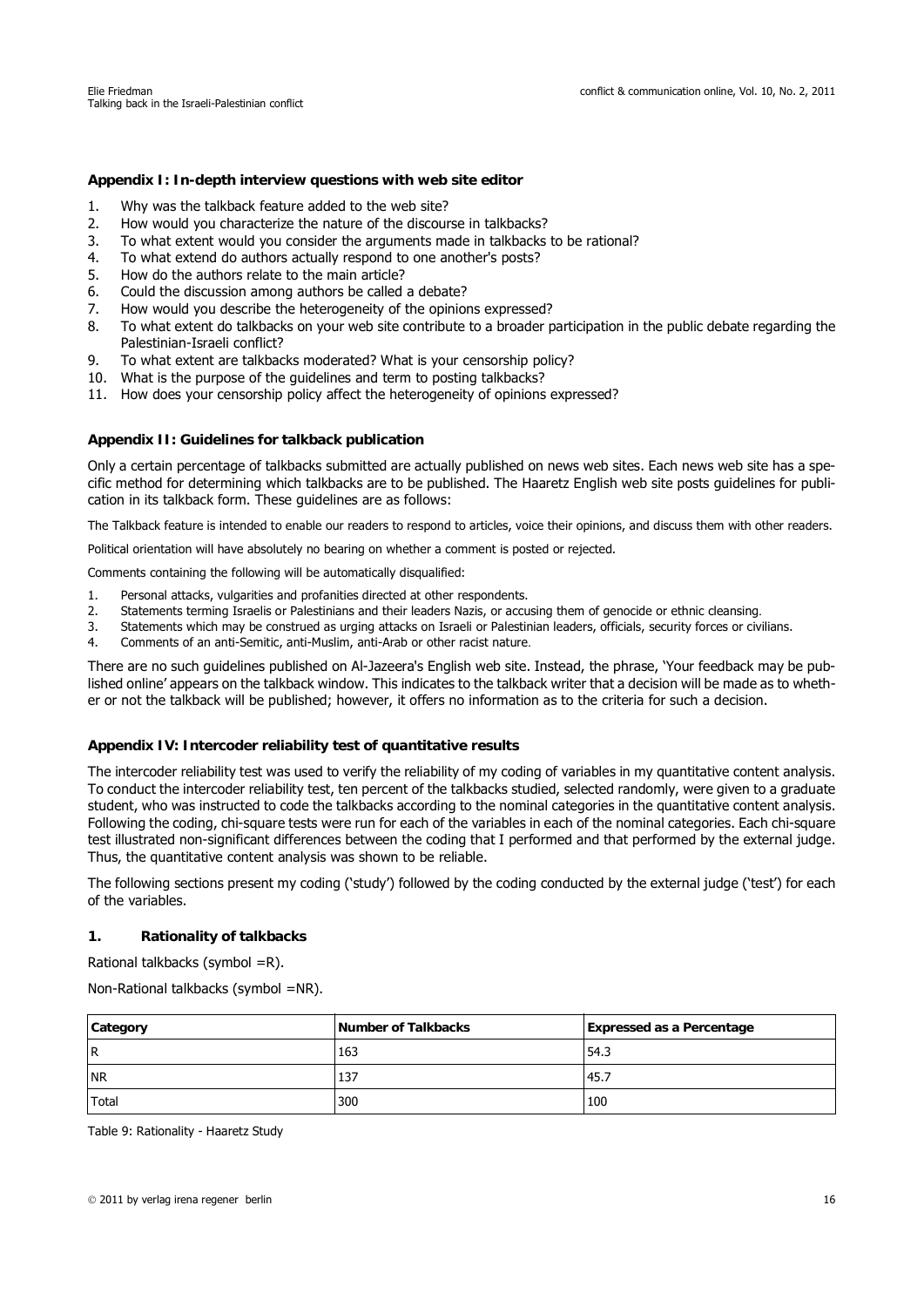| Category  | Number of Talkbacks | <b>Expressed as a Percentage</b> |
|-----------|---------------------|----------------------------------|
| <b>R</b>  | 18                  | 60.0                             |
| <b>NR</b> | ᅭ                   | 40.0                             |
| Total     | 30                  | 100                              |

Table 10: Rationality - Haaretz Test

| Category  | Number of Talkbacks | <b>Expressed as a Percentage</b> |
|-----------|---------------------|----------------------------------|
| l R       | 154                 | 51.3                             |
| <b>NR</b> | 146                 | 48.7                             |
| Total     | 300                 | 100                              |

Table 11: Rationality - Al-Jazeera Study

| Category  | Number of Talkbacks | <b>Expressed as a Percentage</b> |
|-----------|---------------------|----------------------------------|
| IR.       | 16                  | 53.3                             |
| <b>NR</b> |                     | -46.7                            |
| Total     | 30                  | 100                              |

Table 12: Rationality - Al-Jazeera Test

# **2. The nature of dialogue**

Dialogue with both original article and other respondents (symbol = DAR).

Dialogue with other respondents (symbol = DR).

Dialogue with original article (symbol = DA).

Absence of dialogue (symbol  $=$  ND).

| Category  | Number of Talkbacks | <b>Expressed as a Percentage</b> |
|-----------|---------------------|----------------------------------|
| DAR       | 37                  | 12.3                             |
| DR        | 26                  | 8.7                              |
| DA        | 223                 | 74.3                             |
| <b>ND</b> | 14                  | 4.7                              |
| Total     | 300                 | 100                              |

Table 13: Dialogue - Haaretz Study

| Category     | Number of Talkbacks | <b>Expressed as a Percentage</b> |
|--------------|---------------------|----------------------------------|
| <b>DAR</b>   |                     | 13.3                             |
| <b>DR</b>    |                     | 10.0                             |
| DA           | 23                  | 76.7                             |
| <b>ND</b>    |                     | 0                                |
| <b>Total</b> | 30                  | 100                              |

Table 14: Dialogue - Haaretz Test